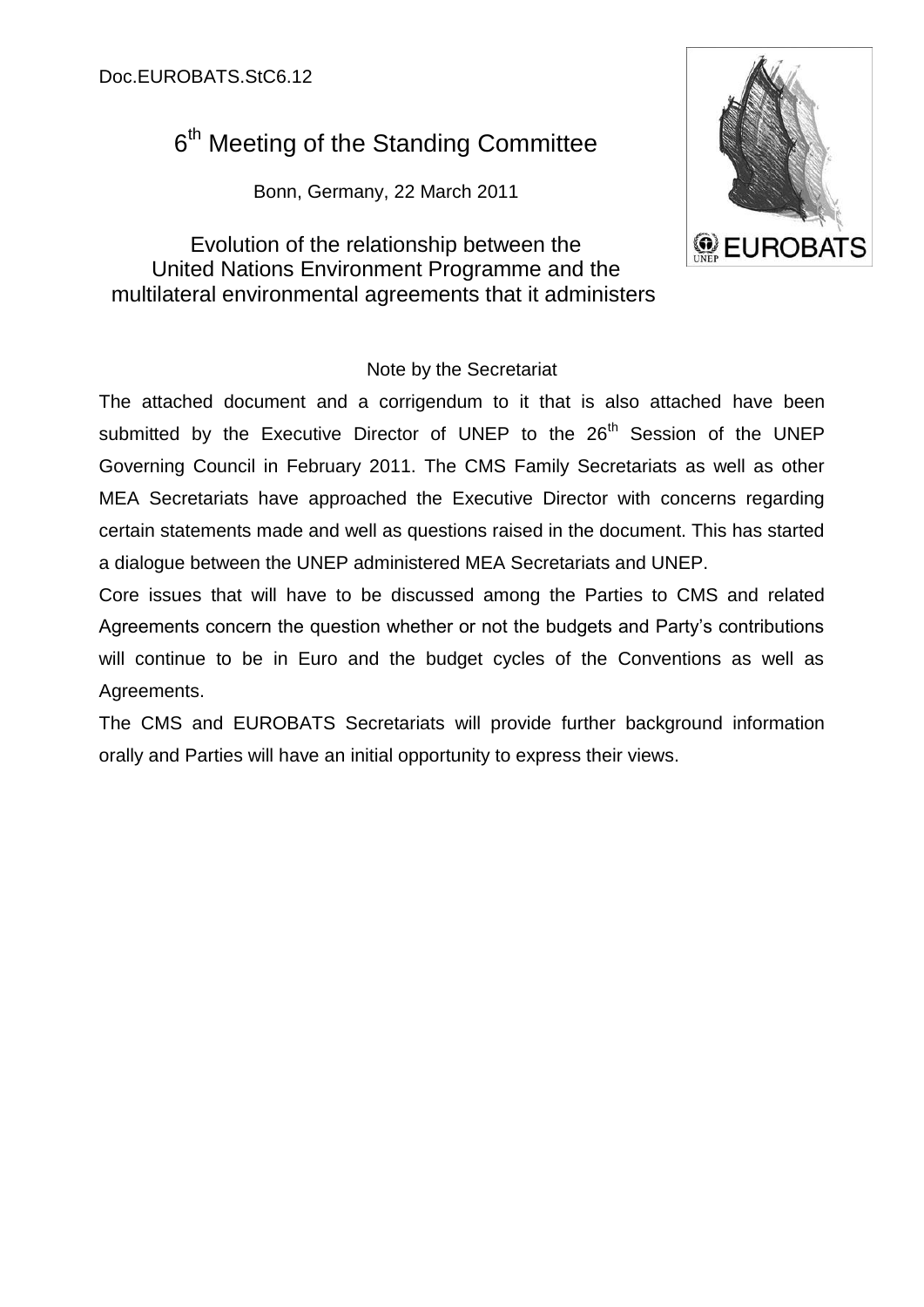# **UNITED**  UNITED<br>NATIONS **EP**

# **UNEP**/GC.26/INF/21



# **Governing Council of the United Nations Environment Programme**

Distr.: General 29 December 2010

English only



**Twenty-sixth session of the Governing Council/ Global Ministerial Environment Forum**  Nairobi, 21–24 February 2011 Item 6 of the provisional agenda\* **Budget and programme of work for the biennium 2012–2013 and the Environment Fund and other budgetary matters** 

# **Evolution of the relationship between the United Nations Environment Programme and the multilateral environmental agreements that it administers**

**Note by the Executive Director** 

#### *Summary*

The annex to the present note explains the distribution and evolution of managerial and administrative authority in respect of multilateral environmental agreements administered by the United Nations Environment Programme (UNEP). It describes recent findings of the Board of Auditors and the Office of Legal Affairs pertaining to the expanded authority and autonomy of multilateral environmental agreements and their implications for UNEP. It also makes recommendations aimed at clarifying and strengthening accountability that have the potential to alter the relationship between UNEP and the agreements that it administers. The report has been prepared in the light of consultations with the Committee of Permanent Representatives, the Office of Legal Affairs, the Department of Management and the United Nations Office at Nairobi. The annex is presented without formal editing.

\* UNEP/GC.26/1.

K1063426 060111

<u>.</u>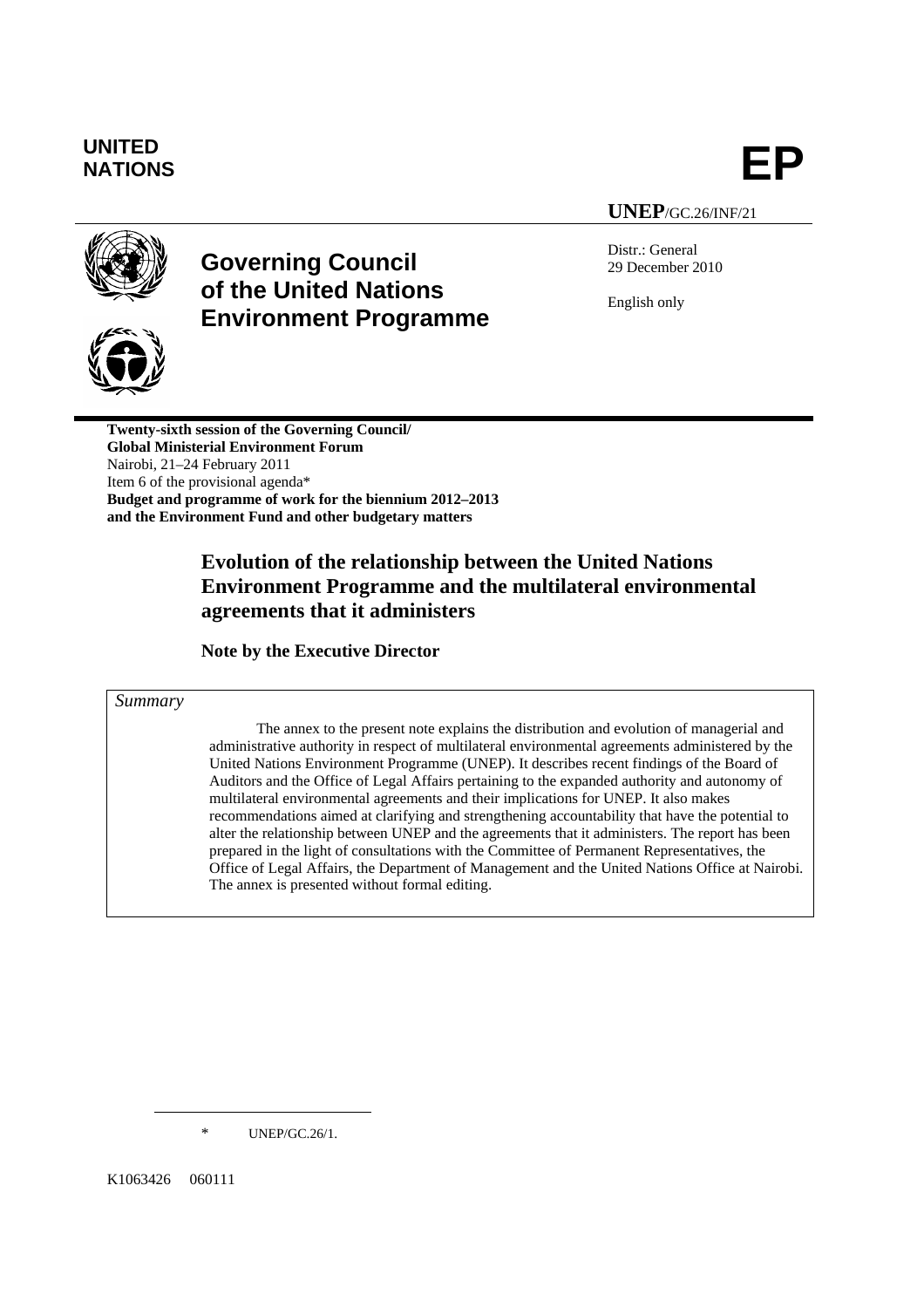# **Evolution of the relationship between the United Nations Environment Programme and the multilateral environmental agreements that it administers**

### *Institutional overview*

1. The principal responsibility for the environment within the United Nations system is vested with the United Nations Environment Programme (UNEP). The mandate for UNEP derives from General Assembly resolution 2997 (XXVII), by which the Assembly established the Governing Council of UNEP, the Environment secretariat and the Environment Fund. The Governing Council, in its decision 19/1, clarified the role and mandate of UNEP in the Nairobi Declaration on the Role and Mandate of the United Nations Environment Programme, which the Assembly subsequently endorsed in the annex to its resolution S/19-2. The Assembly elaborated further on the role of UNEP in its resolution 53/242.

2. The Governing Council, in its decision SS.VII/1 on international environmental governance, reiterated the need for a strengthened UNEP with a stronger science base and, among other things, called for increased capacity-building and technology support by UNEP to developing countries and countries with economies in transition, improved coordination among Multilateral Environmental Agreements (MEAs) and enhanced United Nations system-wide coordination and cooperation. The Assembly, most recently in its resolution 64/204, reaffirmed the role of UNEP as the principal body within the United Nations system in the field of the environment.

3. On 1 January 1996, the United Nations Office at Nairobi (UNON) was established from the United Nations Common Services Unit at Nairobi and the separate divisions of administration of UNEP and the United Nations Human Settlements Programme (UN-Habitat). The objective in establishing UNON was to strengthen the United Nations presence in Nairobi and to achieve economies of scale. Under a memorandum of understanding and specific service agreements with UNEP and UN-Habitat, UNON provides a full range of central administrative and other support services.1 Under various agreements with offices of other organizations of the United Nations system located in Nairobi, UNON also administers common support services for those offices. Moreover, it manages the United Nations facilities in Nairobi. The responsibilities of UNON are set out in the Secretary-General's bulletin ST/SGB/2009/3 on the organization of the United Nations Office at Nairobi.

4. The substantive programme activities of both UNEP and UN-Habitat are funded predominantly from voluntary contributions (deemed "extrabudgetary" in relation to the assessed "regular budget" of the UN). On the basis of data on administrative workloads in support of their operations, UNEP and UN-Habitat reimburse UNON for the services provided through a system of reimbursement arrangements. A significant component of funding for the Administration, Nairobi, is consequentially of an extrabudgetary origin. This situation was addressed by the General Assembly initially in its resolution 52/220, in which the Assembly requested the Secretary-General to bring the financial arrangements of the Office into line with those of similar United Nations administrative offices. In response to that request and with a view to easing the administrative

 $\frac{1}{1}$  These services include but are not limited to: recruitment, classification and repatriation; payroll and the administration of staff entitlements including education grants, medical insurance (including Appendix d), home leave and repatriation; the UN's financial disclosure programme (and associated payments to UN headquarters); accounting and finance functions, including statement preparation, payables/receivables, cash-flow management, treasury and contributions receipt and recording; end-of-service and postretirement benefits including the administration of pension fund deductions and ASHI; non-expendable property; the administration of internal audit, investigation, inspection and external audit; the UN's administration of justice system; shipping, pouch, visas and UN LPs; mail and other ICT systems and services.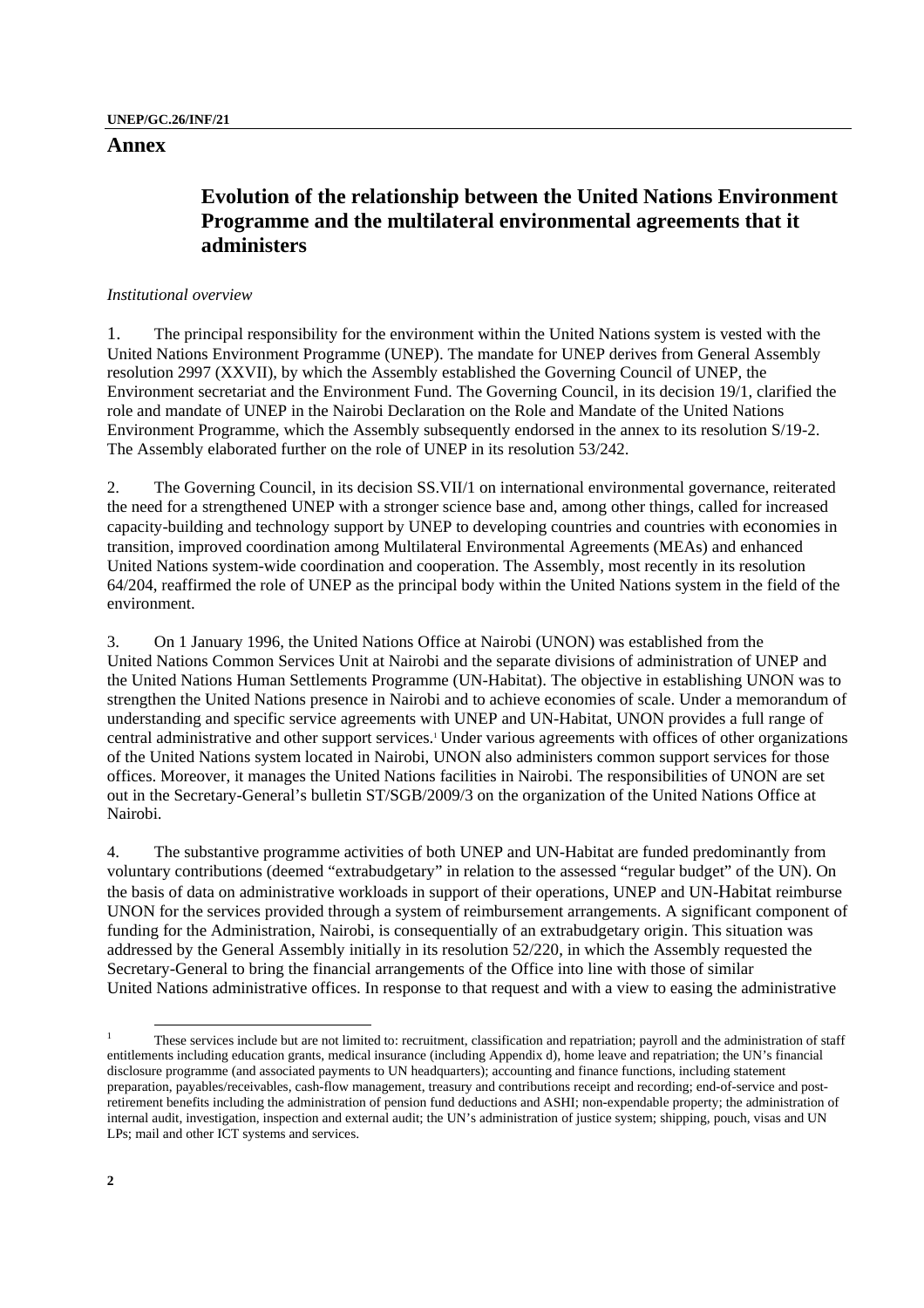costs levied on the substantive programmes of UNEP and UN-Habitat, the Secretary-General has made a commitment to gradually increase the regular budget component of the programme budget of the Office. That commitment was reflected in the proposed programme budgets for the bienniums 2000-2001, 2002-2003, 2004-2005, 2006-2007 and 2008-2009 under the section for Administration, Nairobi, and was subsequently endorsed by the Assembly in its resolutions 54/249, 56/253, 57/292, section I, 58/270, 60/247 A and 62/236, whereby the Assembly approved the proposed increases in the level of resources for the administration of the Office.<sup>2</sup>

5. In accordance with arrangements that predate the establishment of UNON, UNEP is charged with providing treasury and other secretariat services to the Multilateral Fund of the Montreal Protocol and with providing administrative services to the following MEAs:

- Basel Convention on the Control of Transboundary Movements of Hazardous Wastes and their Disposal (SBC)
- Convention on Biological Diversity (CBD)
- Convention on International Trade in Endangered Species of Wild Fauna and Flora (CITES)
- Convention on the Conservation of Migratory Species of Wild Animals (CMS) and its co-located Agreements, including the Agreement on the conservation of African-Eurasian Migratory Waterbirds (AEWA), the Agreement on the Conservation of Populations of European Bats (EUROBATS) and the Agreement on the Conservation of Small Cetaceans of the Baltic and North Seas (ASCOBANS)
- Rotterdam Convention on the Prior Informed Consent Procedure for Certain Hazardous Chemicals and Pesticides in International Trade
- Stockholm Convention on Persistent Organic Pollutants
- Vienna Convention for the Protection of the Ozone Layer and the Montreal Protocol on Substances That Deplete the Ozone Layer
- The Regional Seas Programmes including the Convention for the Protection and Development of the Marine Environment of the Wider Caribbean Region (the "Cartagena Convention"), the Convention for the Protection of the Marine Environment and the Coastal Region of the Mediterranean (the "Barcelona Convention"), the Convention for Cooperation in the Protection and Sustainable Development of the Marine and Coastal Environment of the North-East Pacific (the "Antigua Convention"), and the Convention for Co-operation in the Protection and Development of the Marine and Coastal Environment of the West and Central African Region (the "Abidjan Convention").

6. While the Executive Director has taken steps to augment UNEP's administrative accountability and capacity, including through the creation of an Office of Operations, the lions-share of central administrative services provided to the above-mentioned MEAs are provided by UNON (under the memorandum of understanding and specific service agreements with, and discounted services available to, UNEP referred to in paragraphs 3 and 4 above).<sup>3</sup> This point notwithstanding, all UNEP trust funds, including those pertaining to MEAs, have been established in accordance with Article V of the General Procedures Governing the Operations of the Fund of UNEP and as such are governed by the Financial Rules of UNEP and incorporated in its accounts and financial statements. The Financial Rules of UNEP, as they apply to the Environment Fund

 $\frac{1}{2}$ <sup>2</sup> Section 28G of the programme budget of the UN for the biennium 2010-2011 ( $A/64/6$ )

UNEP/GC.25/127 October 2008. In relation to Geneva-based MEAs, it must be noted that some administrative services are also provided by the United Nations Office at Geneva (UNOG).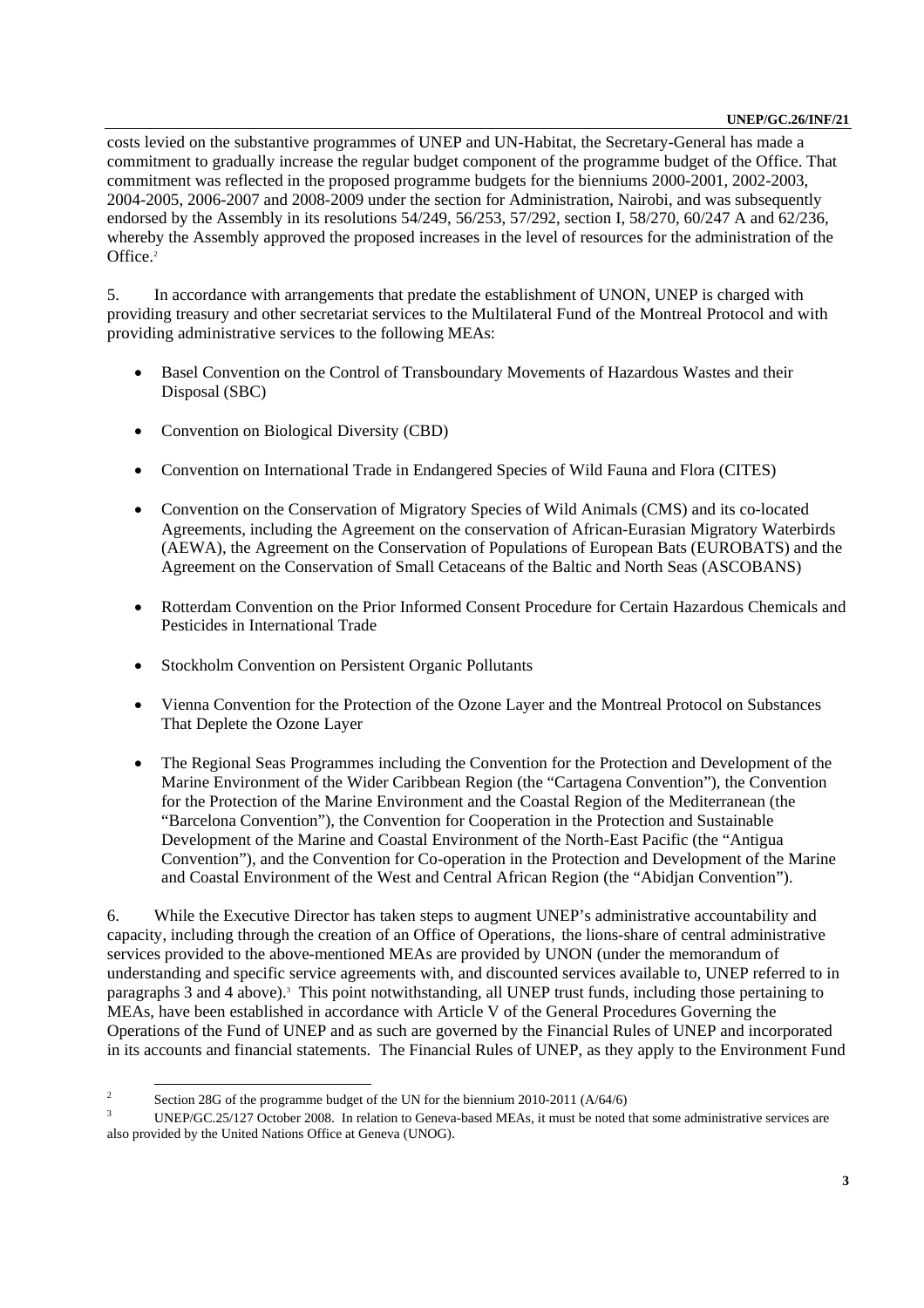and associated trust funds, were promulgated by the Secretary General on 8 October 1998. UNEP Financial Rule 201.4 states that all matters not covered by the Financial Rules of UNEP are governed by the Financial Regulations and Rules of the UN (ST/SGB/2003/7).

### *The current situation*

7. The management and administrative relationship between UNEP and the above-mentioned MEAs has acquired a considerable level of difficulty. These difficulties are described in a number of reports. The UN's Joint Inspection Unit (JIU), for example, in its report on environmental governance within the United Nations System, was critical of the fact that most UNEP/United Nations-administered MEAs have separate secretariats and "a variety of new financial mechanisms" and pointed to difficulties facing UNEP's provision of efficient and effective programme support services.<sup>4</sup> This report cited a number of examples in this regard, including delays in administrative actions, the absence of easily accessible budgetary information, the lack of integrated administrative and programme support for MEAs by UNEP and UNON and the inequitable distribution and use of the 13% programme support costs (PSC) among MEAs. In this report, the JIU recommended that the Secretary-General, based on the proposal of UNEP and in consultation with MEA secretariats, review and define a clear delegation of authority. The JIU also recommended a clear division of roles and responsibilities between the entities concerned with the provision of administrative, financial and human resources management services and increased transparency in the use of the PSC resources**.** 

8. The above-mentioned JIU report is but one of a number of studies that have addressed this and related issues, including:

- The 19 January 1999 report of the Executive Director on the cost of administering trust funds and counterpart contributions.<sup>5</sup>
- The 11 August 2003 report by the Office of Internal Oversight Services (OIOS) on UNEP's provision of administrative services to the UNEP-administered conventions.<sup>6</sup>
- The 20 July 2007 report of a "Task Team" established by the Executive Director to review and issue recommendations aimed at improving the administration of UNEP-administered convention secretariats.<sup>7</sup>

9. The first of the reports cited in paragraph 8 above was presented to the Governing Council and in its decision 20/35 of 4 February 1999, the Council requested the Executive Director to:

- Implement appropriate actions directed towards reducing the cost of programme support services provided to trust funds and related activities with a view to containing such cost within the PSC charges levied.
- Review the direct allocations provided to trust fund financed units, programmes and projects, as opposed to allocations provided to central administrative services, with a view to ensuring that trustfund-financed units, programmes or projects do not incur a disproportionate burden on the PSC charges levied.

 $\frac{1}{4}$   $\frac{1}{1}$ <sup>4</sup> JIU/REP/2008/3

<sup>5</sup> UNEP/GC.20/26 of 19 January 1999

<sup>6</sup> OIOS reference 03-0193

<sup>7</sup> Report of the Task Team on Administrative Arrangements for the UNEP-administered convention secretariats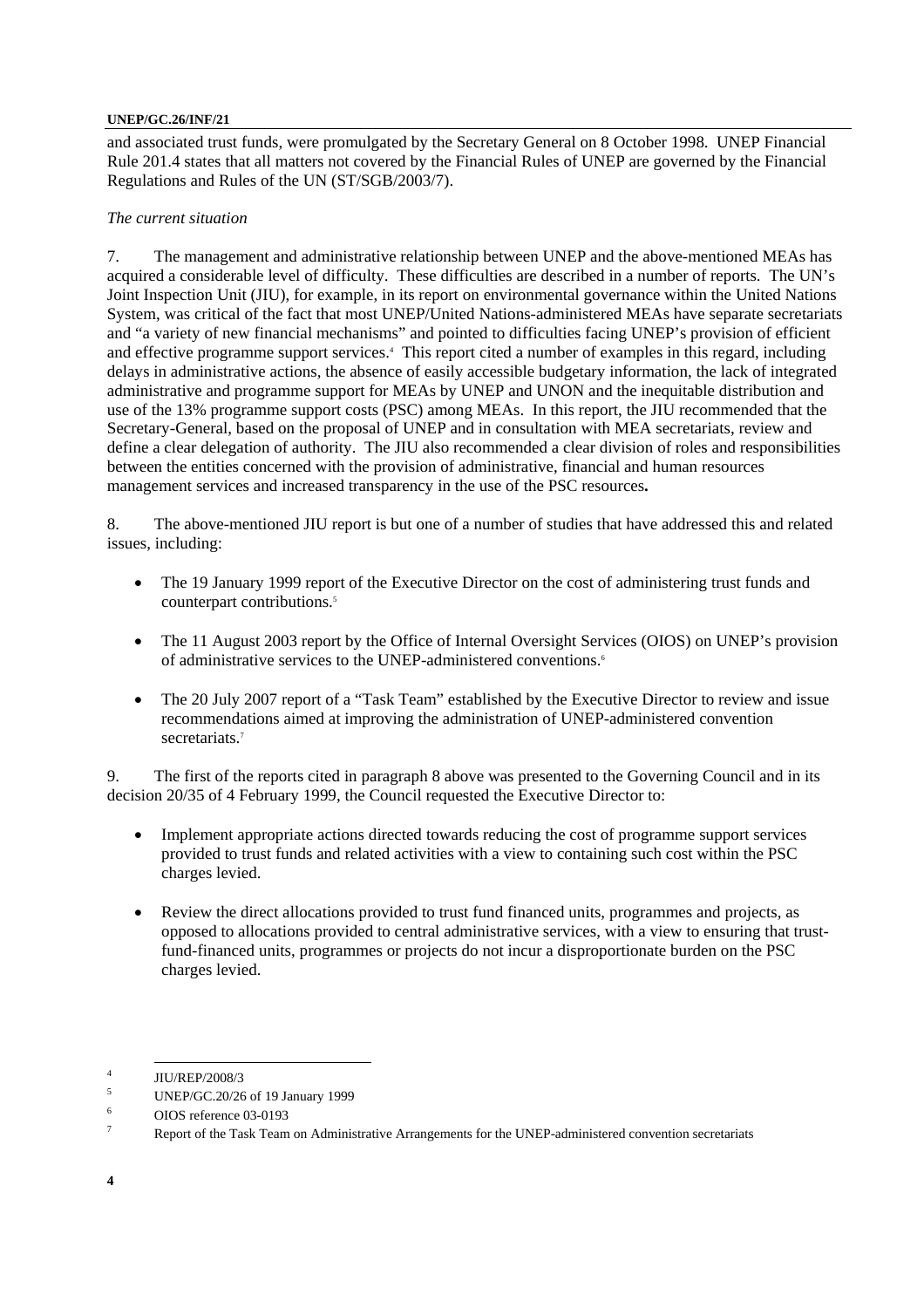- Ensure that the PSC charges levied are not allocated towards activities of a programmatic nature, thereby decreasing the allocation available for the provision of management and administrative services.
- 10. The second of the reports cited in paragraph 8 above found:
	- A lack of clarity regarding the respective administrative roles and responsibilities between UNEP Convention Secretariat staff and UNEP Headquarters staff.
	- That MEA staff "have expanded administrative responsibilities without any formal documented mandate or authority from the UNEP Executive Director".
	- That there needs to be greater accountability for ensuring efficient and effective delivery of services to conventions.
	- That there should be increased transparency in the mechanism used for funding the provision of administrative services.
	- That improvement to the oversight mechanism is required to provide regular feedback to the COPs and Executive Director of UNEP on efficiency and effectiveness of the services provided.
	- That the disparate size of convention secretariats and the varying extent to which they provide services for themselves has led to dissatisfaction among conventions who believe that the PSC does not offer them value for money, and that their contributions may be used to subsidize cost incurred by smaller conventions who contribute less but use more of the services provided by UNEP/UNON.
- 11. The third of the reports cited in paragraph 8 above found:
	- A lack of clarity in administrative and procedural roles and responsibilities concerning the relationship between the Executive Director and the executive heads, within UNEP itself and between UNEP, the multilateral environmental agreements and the service providers.
	- Contention between UNEP, the MEAs and the MEAs governing bodies on the degree of transparency regarding the way in which PSC funds are allocated between the multilateral environmental agreements and whether they are sufficient or more or less than sufficient.
	- That there have been numerous exchanges between the Executive Director, the executive heads and service providers on the use of PSC, which at present are dealt with on a case-by-case basis in the absence of a clear apportionment mechanism.

#### *Recent developments*

(i) The Executive Director

12. In response to the issues highlighted above, the Executive Director asked a former Controller of the United Nations to review the recovery, allocation and use of PSC by UNEP. This review recommended that:

• An amount equivalent to one third of MEA-related PSC earnings be allocated to ensure the provision of high-quality central services, oversight and guidance to MEAs by UNEP, UNON and the UN's oversight bodies.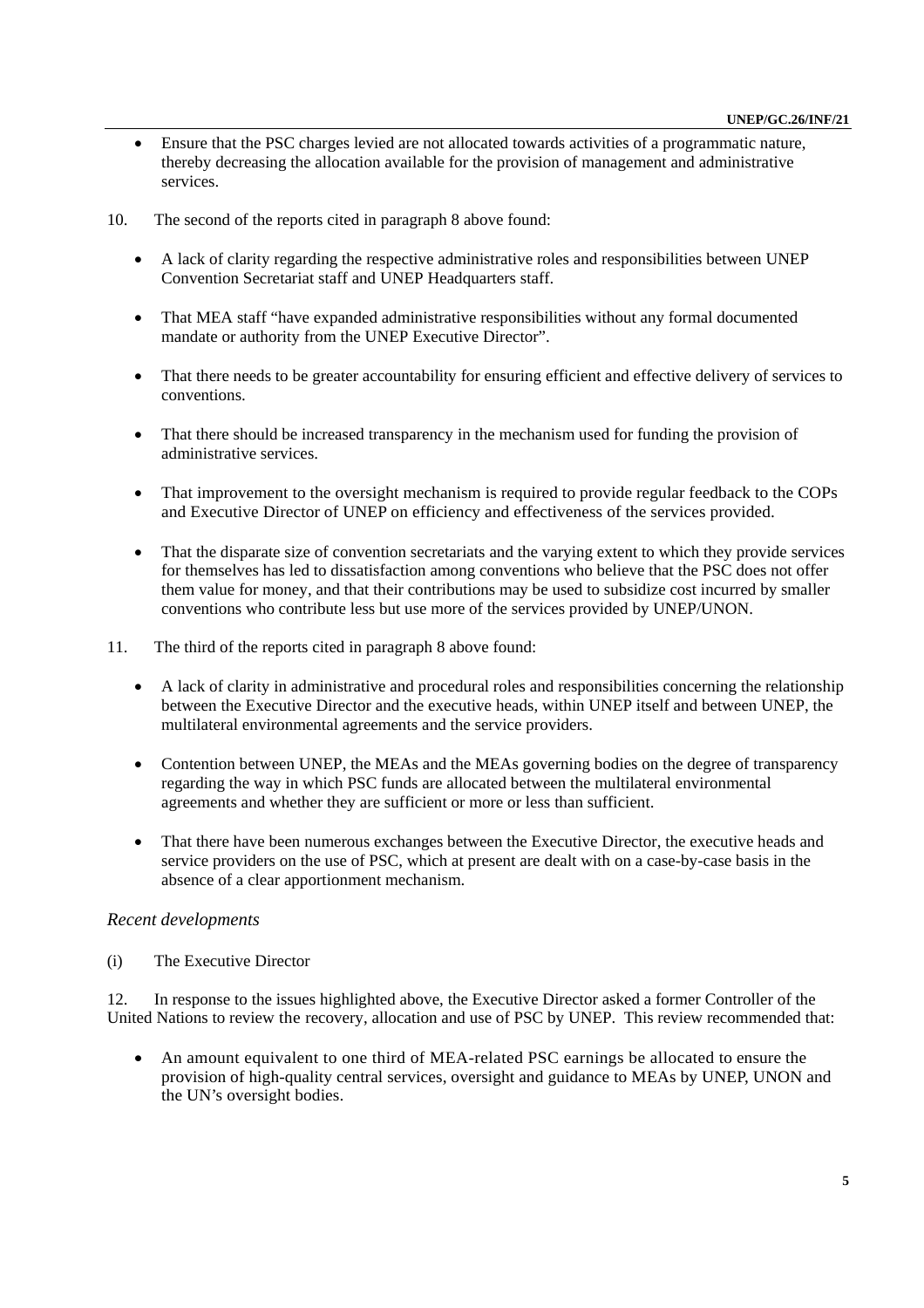- UNEP take steps to ensure a healthy fund balance and operating reserve on its PSC account (the adequacy of which is the subject of a long-outstanding OIOS recommendation).
- As the operating reserve on the PSC account is replenished, approximately two thirds of the PSC income generated by MEAs should be used by UNEP to finance programme support functions within the immediate secretariats of the MEAs (upon submission and assessment of annual costed workplans that demonstrate that these funds will be used efficiently and effectively in support of their activities).<sup>8</sup>

13. The above-mentioned report described the 'outsourcing' of UNEP's administrative services in Nairobi to UNON – or at least the primary services such as payroll, payments, contracts management – as a complicating factor for MEAs supposedly administered by UNEP. Further complications become apparent when one considers that UNEP retains responsibility for its administrative units away from headquarters (units that operate in part under delegations of authority issued by UNON). 1.

14. In 2009, the Executive Director shared the above-mentioned report with MEAs and explained that UNEP is taking steps towards ensuring that PSC charges can be shown to have been collected in a manner that is justifiable, consistent and equitable and that the allocation of PSC resources is transparent and demonstrably appropriate. Moving towards an equitable allocation of PSC resources will take time as a number of MEAs presently receive more PSC than that to which they are potentially entitled, and these resources are tied to contractual arrangements. In order to provide as much as two thirds of the PSC income generated by MEAs to finance programme support functions within the immediate secretariats of these MEAs, those MEAs that receive more of the PSC to which they are entitled must increase their PSC earnings or else reduce their costs. The current allocation of PSC resources is shown in Annex 1.

 $\frac{1}{8}$  This formula is based on the UN policy governing the reimbursement of programme support costs - as defined in administrative instruction ST/AI/286 – which requires that this revenue be allocated equitably between project management, programme management and central administrative functions.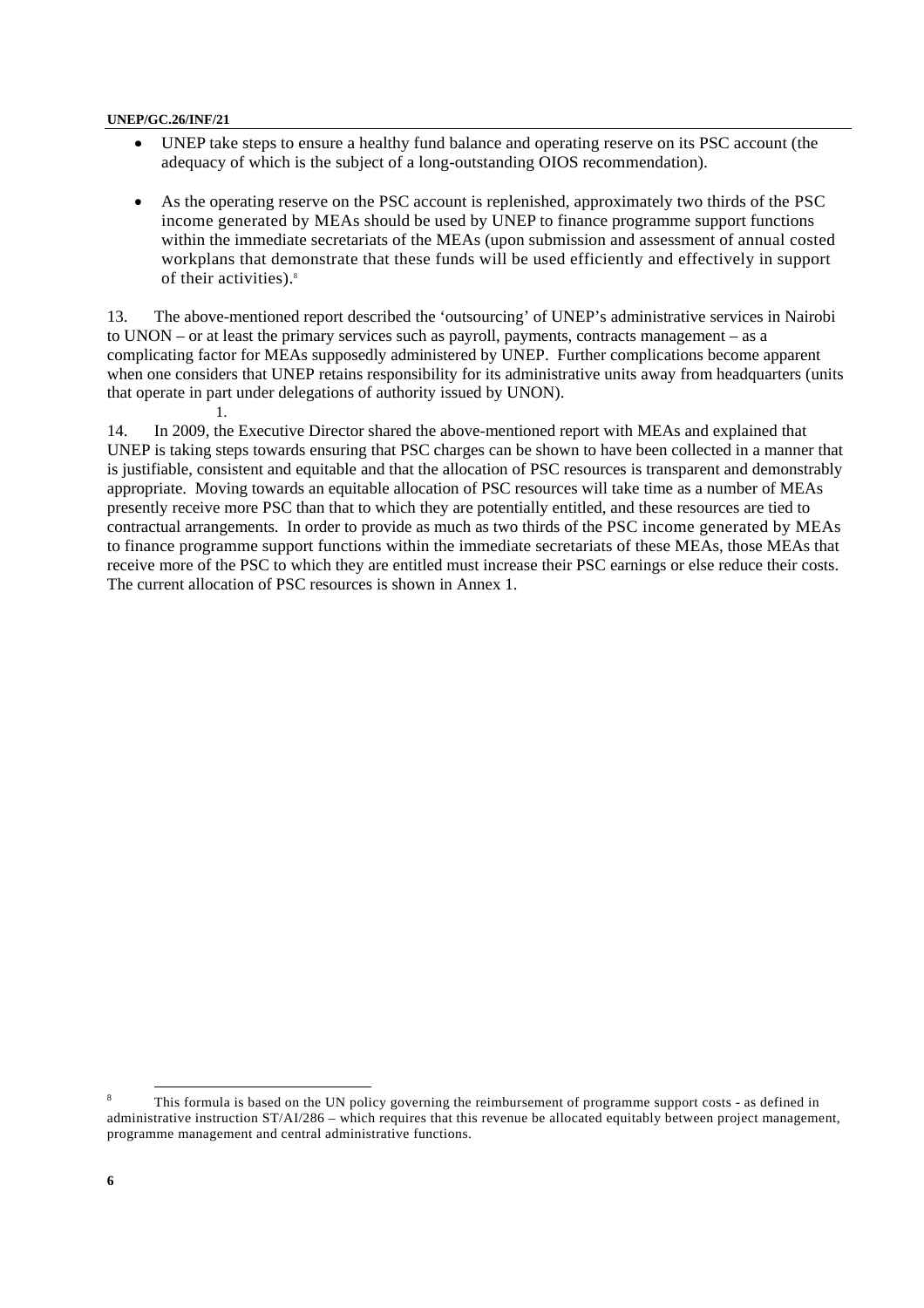- 15. In respect of the above, it must be further noted that:
	- UNEP invests additional resources through its programme of work and budget to support the work of MEAs, including staff and management time in Regional Offices and the Office of the Executive Director for which no cost reimbursement is provided.
	- Programmes/offices of the UN Secretariat, of which UNEP and UNON are parts, do not presently have the cost-accounting systems required to provide support costs estimates by activity and by MEA (and the cost of developing these systems may very well outweigh the benefits). In the absence of a costaccounting system UNEP aims to apply the UN PSC apportionment formula described above.
	- UNEP and UNON must be in a position to demonstrate that their core budgets are not subsidizing the work of MEAs and other activities deemed to be 'extrabudgetary' as per General Assembly resolution 50/214 of 29 February 1996.

16. In 2009, the Executive Director also initiated a process of updating the administrative and accountability arrangements governing UNEP's relationship with the MEAs. This process has started with CITES and CMS and takes the form of a strategic level agreement between the Executive Director and the Conference of Parties (or a duly-designated subsidiary body) and a comprehensive delegation of authority from the Executive Director to the executive heads of MEAs in which their responsibility and accountability, particularly for the management of human, financial and physical resources, is carefully and clearly defined. The delegations of authority are based on the following:

- The UN's accountability framework, including the UN's performance appraisal system and the UN Secretary-General's performance compact with the Executive Director (and the Executive Director's obligation to pass on managerial and administrative performance standards on to his MEA managers – none of whom should be exempted from UN performance criteria).
- The principle that delegations of authority, like accountability, are personal (because people, and not positions, can be held accountable).
- The requirement under UN regulations and rules for critical separations of functions (including between those performed within the MEAs and by UNEP/UNON).
- The fact that the Executive Director is ultimately responsible/accountable for the provision of management and administrative services to MEAs and must be given the necessary authority in this regard (the Executive Director cannot be held accountable for something over which he or she has no authority).

17. While UNEP is taking steps to effect the changes to the allocation and use of PSC, the implementation of the administrative and accountability reforms described above has been complicated by a recent finding of the United Nations Board of Auditors and a recent ruling by the Office of Legal Affairs.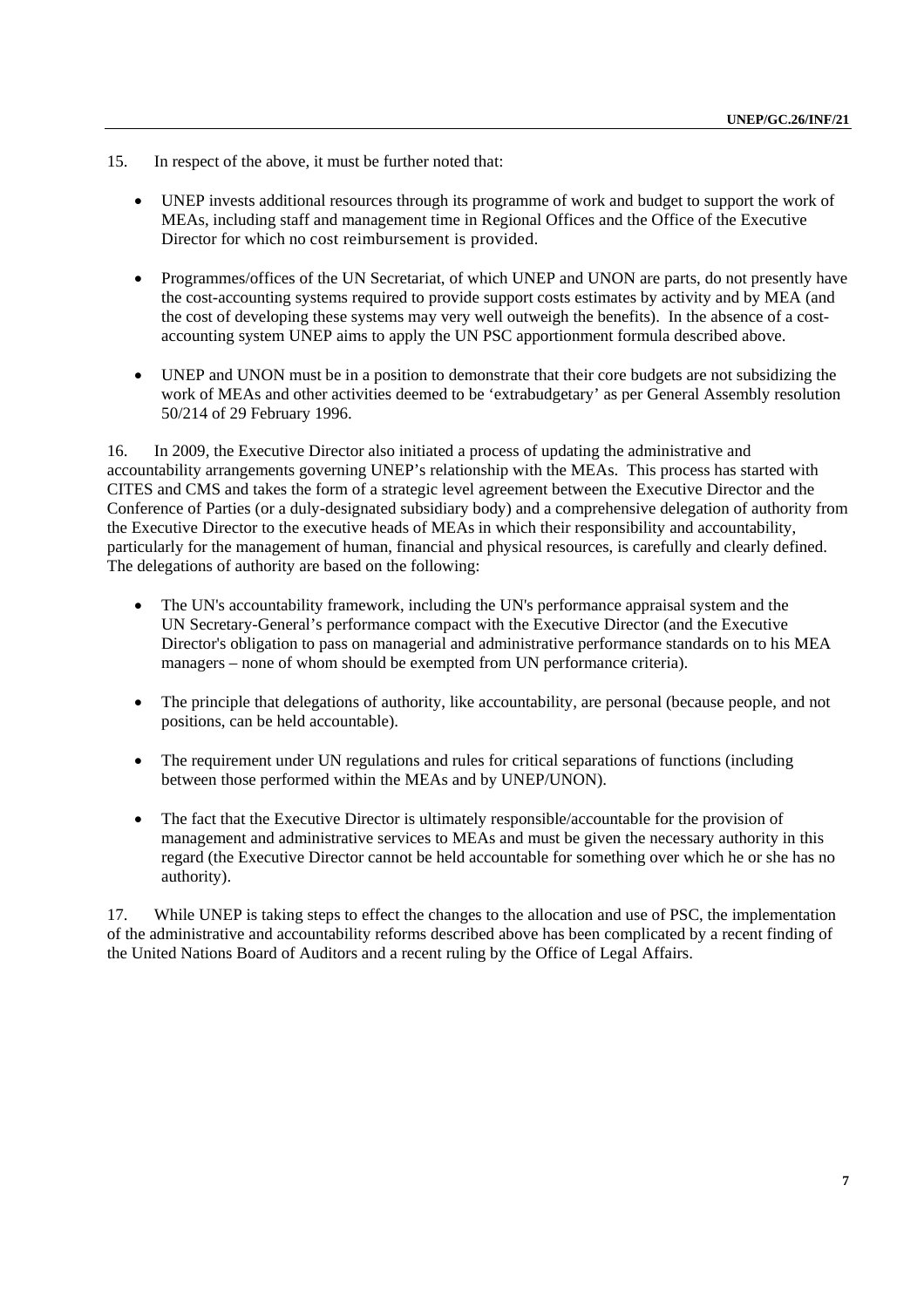(ii) The Board of Auditors

18. In accordance with UNEP Financial Rules 213.1, 213.3 and 214.1, the Executive Director maintains such accounts and records as are necessary to enable him or her to report to the Governing Council and General Assembly, and has prepared and certified as correct, the annual accounts of the Environment Fund and associated trust funds. The Executive Director submits accounts to the United Nations Board of Auditors not later than 31 March following the end of the financial period and these accounts, with the corresponding report of the Board of Auditors, is then transmitted to the Advisory Committee on Administrative and Budgetary Questions, the Governing Council and General Assembly.

19. In the Financial report and audited financial statements for the biennium ended 31 December 2009, the Board of Auditors stated the following:<sup>9</sup>

- *57. The consolidation of multilateral environmental agreement funds in the financial statements of UNEP raises the question of the level of UNEP control over the management of those funds, inasmuch as those funds are subject to decisions of the conferences of the Parties, not of the Governing Council of UNEP. In particular, UNEP did not have authority to use the total reserves and balances of the multilateral environmental agreement funds.*
- *58. The Board considers the above as indicating that the extent of control by UNEP over the multilateral environmental agreement funds may not be sufficient to justify the inclusion of said funds in the financial statements of UNEP.*
- *59. The Board recommends that UNEP re-examine the extent of its control over the multilateral environmental agreement funds with a view to assessing the appropriateness of their inclusion in its financial statements.*
- (iii) Control and legal status

20. At the time when UNEP acquired responsibility for "providing" or "carrying out" the functions of the secretariat of the MEAs listed in paragraph 5 above, the authority of the Executive Director of UNEP in matters pertaining to the management and administration of MEA resources was unequivocal in that these resources were governed exclusively by the UN and UNEP regulations, rules and related administrative instructions. In the Financial Rules of UNEP, the Secretary General has assigned clear authority and accountability for the Environment Fund and associated trust funds to the Executive Director of UNEP. This authority has been further delegated by the Executive Director, including to staff assigned to the work of MEAs. To date, the human, financial and physical resources of MEAs have been administered and managed as distinct but integral parts of UNEP. The authority of the Executive Director for the management and administration of MEA resources must not be confused with the authority of conferences of parties to take programme and/or substantive resource allocation and policy decisions. The authority of the conferences of parties in this respect is enduring and uncontested.

21. Subsequent decisions by various conferences of parties to UNEP-administered MEAs have qualified the authority of the Executive Director, enhanced the authority and autonomy of the 'executive' head of the immediate MEA secretariat, renamed and/or established a distinct legal identity for the immediate MEA secretariat and even established requirements that redefine and/or directly contradict the policies and procedures set forth in UN and UNEP regulations, rules and related administrative instructions. Examples in this regard can be found in Annex 2. Such decisions are not the sole preserve of conferences of parties. In its resolution 64/203 of 21 December 2009 on the Convention on Biological Diversity, the General Assembly took note of the ongoing work of the Joint Liaison Group of the secretariats and offices of the relevant subsidiary bodies of the United Nations Framework Convention on Climate Change (UNFCCC), the United Nations Convention to Combat Desertification in Those Countries Experiencing Serious Drought and/or

 $9$ A/65/5/ADD.6(SUPP)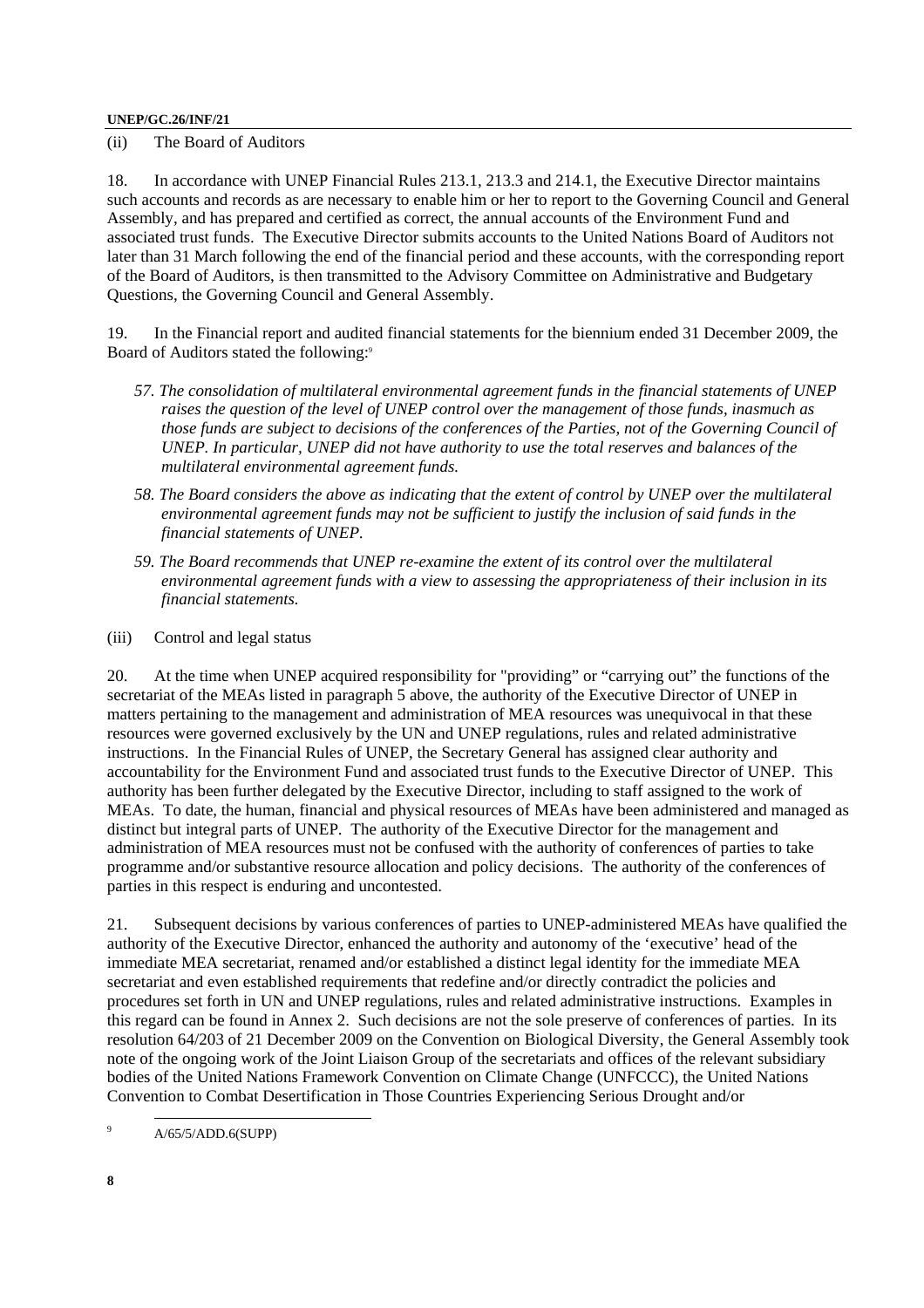Desertification, Particularly in Africa (UNCCD), and the Convention on Biological Diversity (CDB), and further encouraged continuing cooperation in order to promote complementarities among the secretariats while respecting their independent legal status [emphasis added].

22. In response to questions raised in respect of the Convention on Biological Diversity, on 13 October 2010 the Office of Legal Affairs ruled that:

- In view of the fact that the "Permanent Secretariat of the CBD" was established pursuant to the CBD and through the decisions of the CBD/COP, and as the CBD/COP is a treaty body and not a subsidiary organ of the United Nations and/or the General Assembly, the primary intergovernmental organ in this respect is the CBD/COP.
- With respect to matters on which the CBD/COP has not pronounced itself, the Executive Director of UNEP and the CBD Executive Secretary should also be guided by the relevant issuances of the Secretary-General (including ST/SGB/2006/13); the relevant decisions of the UNEP Governing Council (including UNEP/GC.18/36); and any relevant resolutions of the General Assembly.
- The provision of administrative services by UNEP to the CBD is an administrative arrangement which should not be dealt with through a delegation of authority but a contractual agreement between the entities involved (to be signed by the Executive Director of UNEP and the CBD Executive Secretary and presented to the CBD/COP).

23. The opinion above is directly relevant to the Board of Auditors findings in respect of control. The Permanent Secretariat of the CBD is first and foremost governed by the decisions of the COP and not the policies, procedures and chain of command of the UN/UNEP. It is a separate entity such that its relationship with UNEP must be the subject of a contractual relationship.

24. If the above-quoted findings and recommendation of the Board of Auditors are relevant now, this relevance will be significantly enhanced as the UN implements International Public Sector Accounting Standards (IPSAS).<sup>10</sup> In this context, consolidated financial statements are the financial statements of an economic entity presented as those of a single entity. In order for the accounts of the MEAs to appear in UNEP's financial statements, the Executive Director must have the power to govern the financial and operating policies of these entities such that UNEP can benefit from their activities (i.e. in respect of the use of reserves and fund balances) and the users of these statements (i.e. the General Assembly and Governing Council) are concerned about, and need to be informed about, the financial affairs of the economic entity as a whole.<sup>11</sup>

25. In accordance with IPSAS, the power to control must be presently exercisable, that is the entity must already have had this power conferred upon it by legislation or some formal agreement. The power to control is not presently exercisable if it requires changing legislation or renegotiating agreements in order to be effective. The existence of the power to control another entity is not dependent upon the probability or likelihood of that power being exercised. Similarly, the existence of control does not require an entity to have responsibility for the management of (or involvement in) the day-to-day operations of the other entity.

### *The way forward*

26. The Executive Director and the executive heads of the immediate secretariats of MEAs will need to undertake an urgent case-by-case review of decisions taken by conferences of parties, in collaboration, as appropriate, with duly-designated subsidiary bodies of these conferences of parties. If the human, financial and

<sup>&</sup>lt;sup>10</sup> The Board of Auditors also questioned the inclusion of the Trust Fund for the Multilateral Fund for the Implementation of the Montreal Protocol on Substances that Deplete the Ozone Layer in the financial statements of UNEP. They recommended that this trust fund be legally classified as an integral part of UNEP or else be presented separately.

http://www.ipsas.org/PDF\_ipsas\_standards\_ifac/2006\_A10\_IPSAS\_6.pdf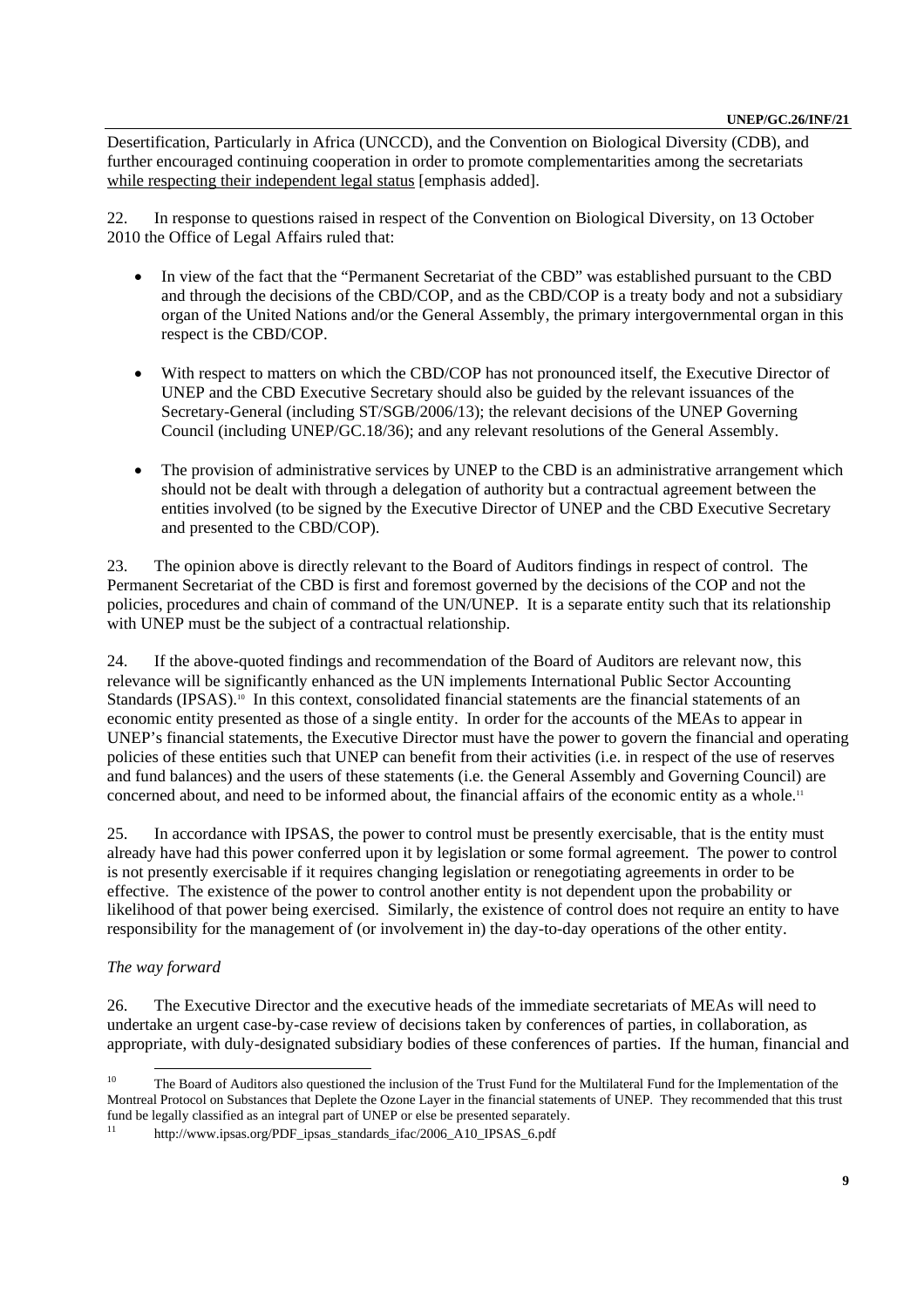physical resources of MEAs are to continue to be managed and administered as distinct but integral parts of UNEP; if the associated trust funds are to remain in the accounts and financial statements of UNEP; and, if the relevant staff and other personnel are to remain as staff and personnel of UNEP, then those conferences of parties to MEAs that have taken decisions that have qualified the management and administrative authority of the Executive Director, enhanced the authority and autonomy of the executive head of the relevant MEA, renamed and/or established a distinct legal identity for the immediate MEA secretariat and established requirements that conflict with the policies and procedures set forth in UN and UNEP regulations, rules and related administrative instructions will need to amend these decisions. The primary managerial and administrative authority of the Executive Director and of UN and UNEP regulations, rules and related administrative instructions will need to be clearly recognized and reinforced by decisions of these conferences of parties, or else UNEP will need to establish a clear legal and administrative distinction between itself and the human, financial and physical resources of MEAs. This exercise need not impinge upon the authority of conferences of parties to take programme and/or substantive resource allocation and policy decisions but it will need to render the executive heads of the immediate MEA secretariats accountable to the Executive Director, as well as the relevant conference of parties and duly-designated subsidiary bodies, for their management performance, including in respect of their implementation of decisions taken by conferences of parties.

27. In the event that individual conferences of parties elect not to recognize and reinforce the primary managerial and administrative authority of the Executive Director and of UN and UNEP regulations, rules and related administrative instructions, the immediate secretariats of the relevant MEAs will need to plan to directly undertake significantly more administrative tasks and/or to enter into direct administrative relationships with UNON and/or other service providers. Conferences of parties will also need to approve MEA budgets that enable a managerial and administrative separation from UNEP. Following initial consultations with the Department of Management and UNON, and a preliminary review of the management and administrative arrangements pertaining to UNFCCC and UNCCD, the establishment of a clear legal and administrative distinction between UNEP and the human, financial and physical resources of MEAs will need to ascertain whether these MEAs are to retain a UN-affiliation beyond UNEP.12 By extension these MEAs will then need to decide whether to apply and/or utilize:

- UN regulations, rules and related administrative instructions pertaining to human resources including recruitment and classification services, gender and geographical distribution objectives, salaries and entitlements (pre- and post-retirement), training and performance appraisal systems.
- UN administration of justice, disputes resolution, ethics and ombudsman services, policies and practices (including financial disclosure, hotline and whistle-blower protection).
- UN financial, treasury, investment and accounting services, regulations, rules and related administrative instructions (including those pertaining to the financial period and currency of account).
- UN services, regulations, rules and related administrative instructions pertaining to the security and safety of staff and the acquisition and disposition of goods and services (including those pertaining to pro bono contributions and gratis personnel).
- The UN's oversight bodies (including the Office of Internal Oversight Services and the Board of Auditors).
- Business continuity services and the new UN ERP system and reforms such as the implementation of International Public Sector Accounting Standards (IPSAS).

<sup>&</sup>lt;sup>12</sup> It will also be necessary to determine if such an affiliation is possible, including in consultation with appropriate services at UN headquarters.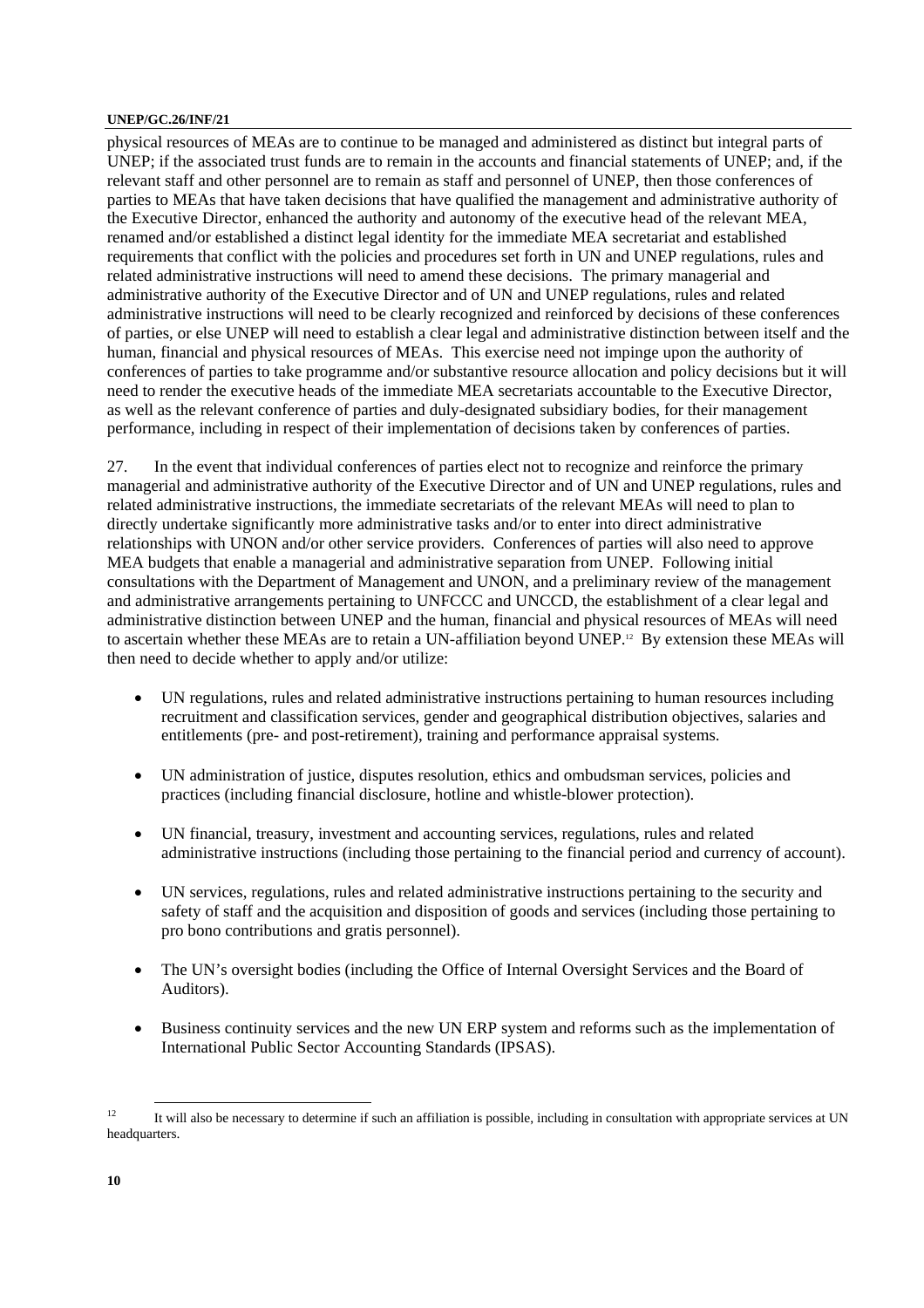28. In the event that conferences of parties elect to maintain or extend the current managerial and administrative distinctions between UNEP and the MEAs but retain a UN affiliation and apply UN regulations, rules and related administrative instructions, they will need to decide whether to source the services described in paragraphs 3 and 27 internally or externally. Given the relatively small scale of the operations, staffing and funding of UNEP-administered MEAs, this will likely entail a significant increase in support costs. The current level of funding allocated to central administrative services is shown in Annex 1. If MEAs determine, for example, that they lack the requisite capacity and economies of scale to maintain their own accounts, payroll, entitlements processing, treasury and other central services, and decide to obtain these from UNON, they must take account of the fact that UNON will need to consider adopting a cost-recovery regime that differentiates between services provided to UNEP's Environment Fund and the MEAs.13 To date, UNON has issued a single aggregated bill for services provided to UNEP. This has allowed MEAs to benefit from the services, capacity and associated financing described in paragraphs 3 and 4 above. In 2010-2011, excluding those parts of UNON's Division of Administrative Services that primarily service Nairobi-based operations, approximately \$15 million will be spent servicing UNEP of which \$10.9 million is provided by the UN's regular budget. These funds are not provided to service MEAs and other entities deemed external to UNEP's management and administrative architecture.

29. If UNON is asked to prepare separate financial statements for MEAs, and under either of the scenarios described above it may eventually be required by IPSAS to do so, it will require additional accounting resources. In this event, the separate accounts and statements of MEAs will be subject to additional levels of audit by the Board of Auditors (due to lower levels of materiality). As an example, external audit costs alone pertaining to UNEP's Division of Global Environment Facility Coordination (DGEF) were US \$51,000 for 2008; as compared to a bill of US \$104,000 for the whole of UNEP, including MEAs. It must be noted in this regard that DGEF's statements are extracts of, and thus not truly separate from, those of UNEP. Separate actuarial valuations for after-service entitlements would also be required. In this regard, in 2009 both UNEP and UN-Habitat were charged US \$19,000 by UN headquarters (indicating that charges may be similar irrespective of the size of the reporting organization). The Offices of Internal Oversight Services and Administration of Justice have also confirmed that their coverage of UNEP does not extend to MEAs and other entities deemed external to UNEP. In both instances, proportionally significant and direct service payments may be required. The legal and administrative separation of UNEP and UNEP-administered MEAs will also entail additional human resources management costs, including in respect of UNON's recruitment and appointment review processes and if MEA staff contracts are to be converted and/or replaced from those of UNEP to those limited to service with a specific MEA.

30. The UNFCCC budget for the biennium 2010-2011, shows that with a total budget of  $\bigoplus$  33 million (and a core budget of €45 million), it is possible for stand-alone MEAs to cover human, financial and physical resources management costs from the 13% charge levied on their trust funds.14 It must be noted, however, that while UNFCCC operations may benefit from economies of scale, they also receive significant support for conference services from the UN regular budget and finance ICT architecture and systems from the core budget of the convention and not from the 13% charge.<sup>15</sup> The UNFCCC budget for the biennium 2010-2011 shows that all of the 13% is allocated to administrative and common services (including audit and United Nations Office at Geneva (UNOG) costs). In 2009, UNOG charged US \$604,000 to UNFCCC for payroll, treasury, insurance and passport services. UNFCCC prepares its own financial statement based on financial data maintained in the IMIS database at UNOG and contracts for a separate actuarial report and pays directly for services provided by OIOS and Board of Auditors.<sup>16</sup> In 2008-2009 UNFCCC paid US \$406,137 to OIOS

<sup>&</sup>lt;sup>13</sup> Economies of scale are not the only advantage to be obtained in this regard. Internal controls are provided by the systems, staff and the segregation of duties inherent to UN administrative services.<br> $\frac{14}{111}$ 

 $\frac{14}{15}$  FCCC/SBI/2009/2/Add.1

<sup>&</sup>lt;sup>15</sup> FCCC/SBI/2009/2 and FCCC/SBI/2009/2/Add.1 The Report of the Board of Auditors and audited financial statements for the biennium ended 31 December 2009 are provided in document FCCC/SBI/2010/14.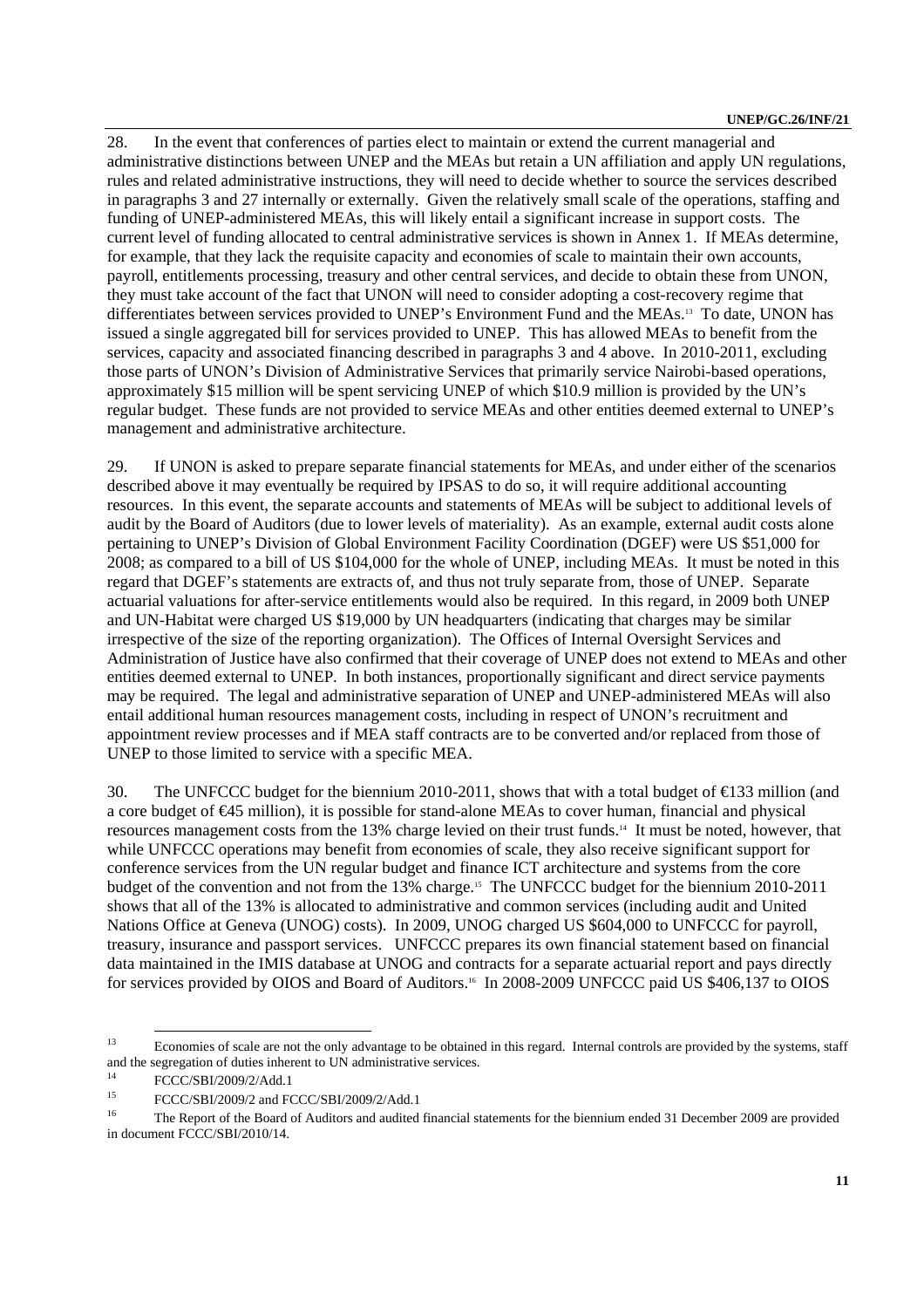and US \$197,017 to the Board of Auditors.<sup>17</sup> The appointments of UNFCCC staff are limited to service with UNFCCC.

31. The UNCCD budget for the biennium 2010-2011 points to a potentially more costly, and complex, picture. From a total budget of €26.1 million, and a core budget of €13.9 million (which includes PSC of  $\overline{\text{E}}$ 1.6 million) the administrative and finance services consists of 1 P-5, 1 P-4, 1 P-3, 3 P-2, 9 GS and a budgetary cost of  $\epsilon$ 5.2 million (of which  $\epsilon$ 5 million is borne by the core budget).<sup>18</sup> The outputs of this service include: programme budget and performance reports; financial statements; financial management reports; processed payments; IPSAS implementation and ICT services. The appointments of UNCCD staff are also limited to service with UNCCD.

<sup>&</sup>lt;sup>17</sup> It must be noted that part of these costs pertained to services provided during the preceding biennium.

<sup>18</sup> ICCD/COP(9)/5/Add.1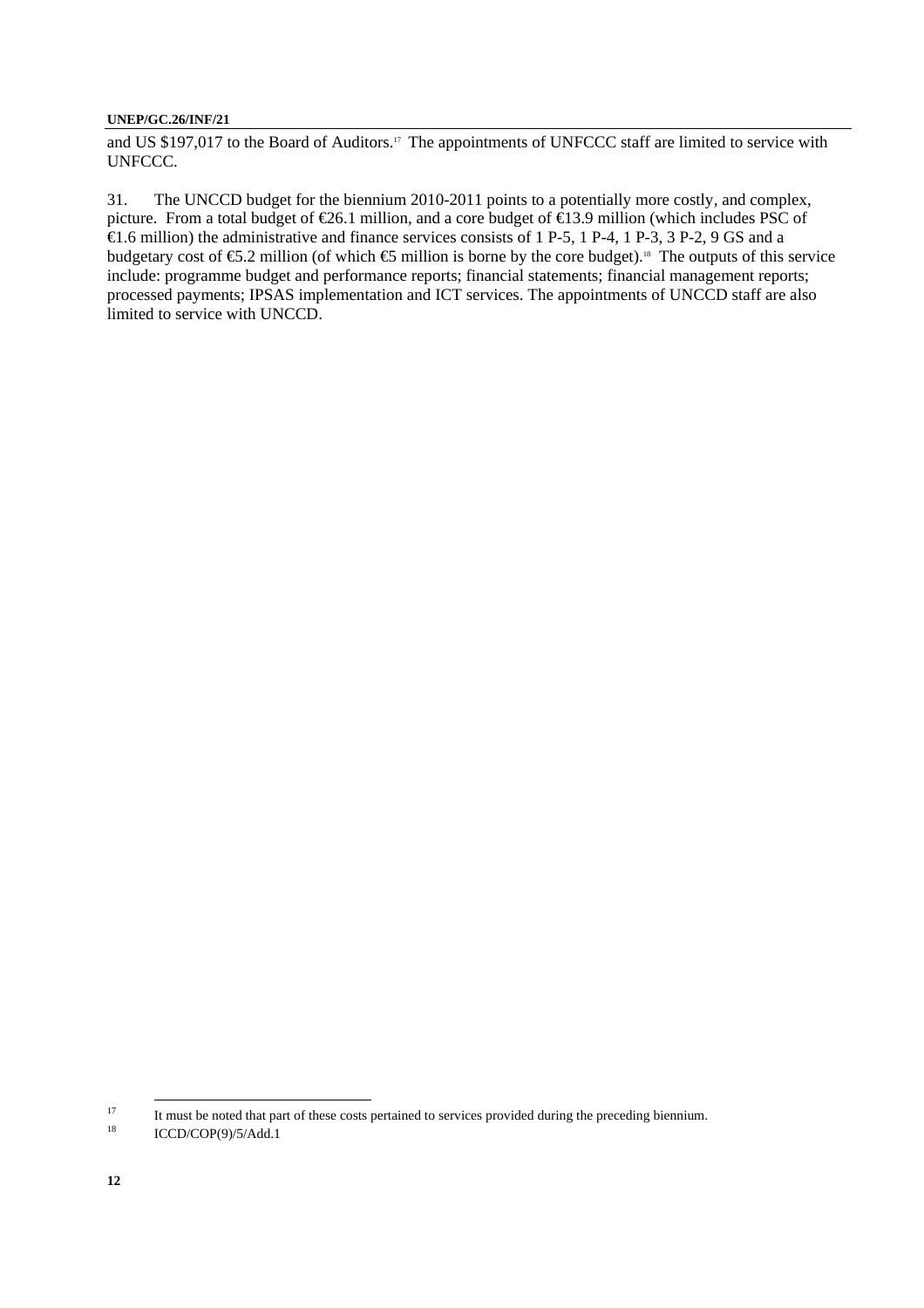# The allocation of Programme Support Costs (PSC) resources between UNEP/UNON and MEA secretariats

(in thousands of US dollars)

|                                           | 2008-2009                               |                      |                                            |                               |                                               |                               |  | <b>Estimate 2010</b>                    |                             |                                            |                               |                                               |                               |  |  |  |
|-------------------------------------------|-----------------------------------------|----------------------|--------------------------------------------|-------------------------------|-----------------------------------------------|-------------------------------|--|-----------------------------------------|-----------------------------|--------------------------------------------|-------------------------------|-----------------------------------------------|-------------------------------|--|--|--|
| <b>MEA</b>                                | <b>Trust Fund</b><br><b>Expenditure</b> | <b>PSC</b><br>Income | <b>PSC</b><br><b>Expenditure</b><br>in MEA | $%$ of<br>total<br><b>PSC</b> | <b>PSC retained</b><br>by<br><b>UNEP/UNON</b> | $%$ of<br>total<br><b>PSC</b> |  | <b>Trust Fund</b><br><b>Expenditure</b> | <b>PSC</b><br><b>Income</b> | <b>PSC</b><br><b>Expenditure</b><br>in MEA | $%$ of<br>total<br><b>PSC</b> | <b>PSC retained</b><br>by<br><b>UNEP/UNON</b> | $%$ of<br>total<br><b>PSC</b> |  |  |  |
|                                           |                                         |                      |                                            |                               |                                               |                               |  |                                         |                             |                                            |                               |                                               |                               |  |  |  |
| <b>SBC</b>                                | 9,007                                   | 1,162                | 834                                        | 72%                           | 328                                           | 28%                           |  | 6,829                                   | 947                         | 473                                        | 50%                           | 474                                           | 50%                           |  |  |  |
| <b>CBD</b>                                | 35,118                                  | 4,388                | 2,727                                      | 62%                           | 1,661                                         | 38%                           |  | 23,759                                  | 2,480                       | 2,014                                      | 81%                           | 466                                           | 19%                           |  |  |  |
| <b>CITES</b>                              | 14,199                                  | 1,495                | 1,072                                      | 72%                           | 423                                           | 28%                           |  | 8,156                                   | 874                         | 477                                        | 55%                           | 397                                           | 45%                           |  |  |  |
| <b>CMS</b>                                | 13,253                                  | 1,655                | 1,157                                      | 70%                           | 498                                           | 30%                           |  | 6,727                                   | 564                         | 671                                        | 119%                          | $-107$                                        | $-19%$                        |  |  |  |
| Rotterdam/Stockholm                       | 21,278                                  | 2,765                | 1,250                                      | 45%                           | 1,515                                         | 55%                           |  | 12,986                                  | 931                         | 672                                        | 72%                           | 259                                           | 28%                           |  |  |  |
| <b>Vienna Convention</b>                  | 11,027                                  | 1,307                | 430                                        | 33%                           | 936                                           | 72%                           |  | 5,732                                   | 732                         | 215                                        | 29%                           | 517                                           | 71%                           |  |  |  |
| <b>Regional Seas</b><br><b>Programmes</b> | 29,988                                  | 3,546                | 1,893                                      | 53%                           | 1,653                                         | 47%                           |  | 15,590                                  | 1,823                       | 781                                        | 43%                           | 1,042                                         | 57%                           |  |  |  |
| Total                                     | 133,870                                 | 16,318               | 9,363                                      | 57%                           | 7,014                                         | 43%                           |  | 79,779                                  | 8,351                       | 5,303                                      | 64%                           | 3,048                                         | 36%                           |  |  |  |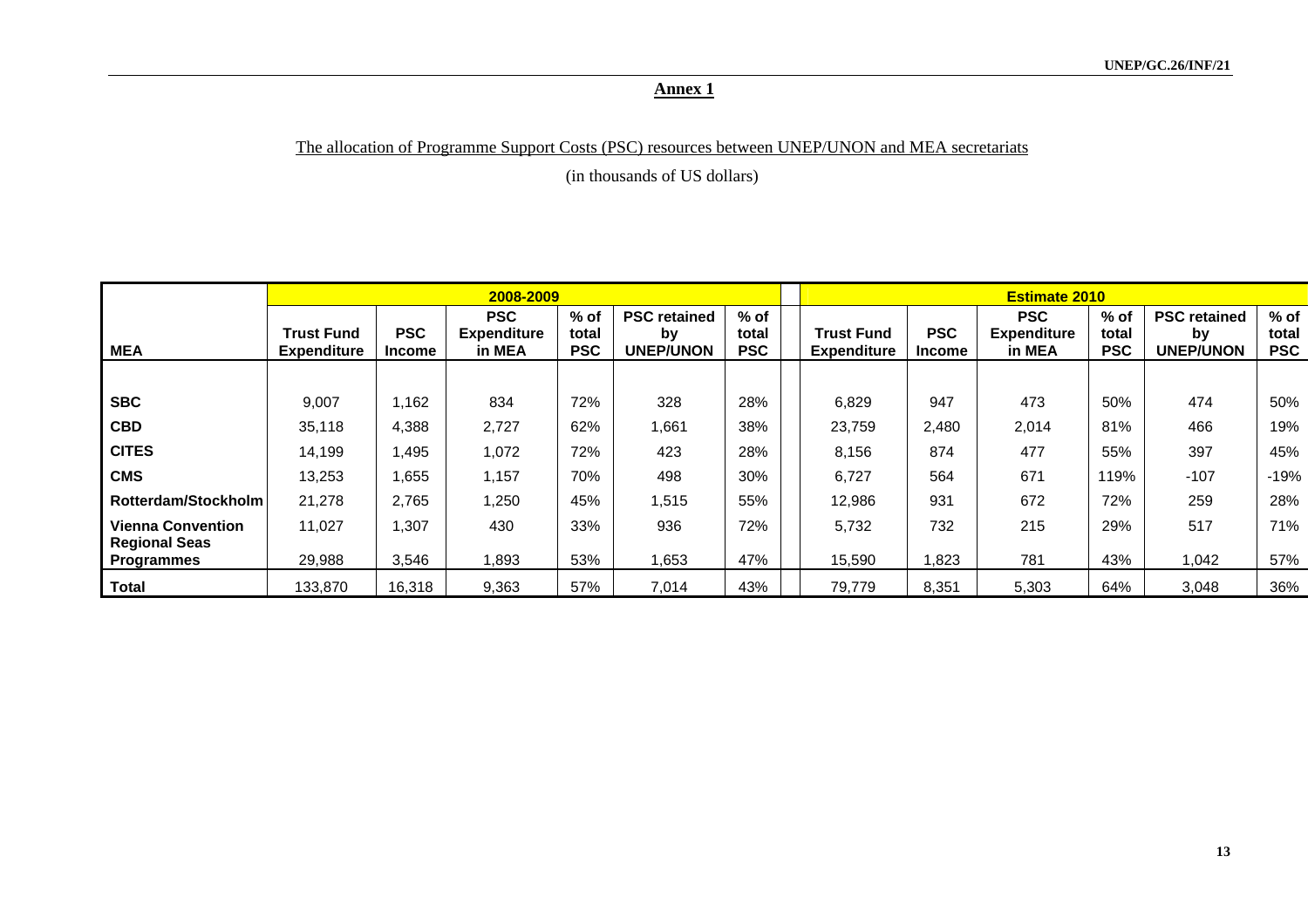Examples of decisions by conferences of parties to MEAs that have qualified the authority of the Executive Director, enhanced the authority and autonomy of the 'executive' head of the immediate MEA secretariat, renamed and/or established a distinct legal identity for the immediate MEA secretariat and even established requirements that redefine and/or directly contradict the policies and procedures set forth in UN and UNEP regulations, rules and related administrative instructions.

1. In decision III/23 the Conference of the Parties to the CBD invited the Executive Director of UNEP and the Executive Secretary of the CBD to develop procedures clarifying their respective roles and responsibilities and decided that the procedures must provide for the managerial autonomy and efficiency of the Permanent Secretariat [emphasis added] and its responsiveness to the needs of the Convention, and must ensure the administrative accountability of the Executive Secretary to the Conference of the Parties.

2. In decisions VI/29 and VIII/10 the Conference of the Parties to the CBD determined that there is a need for a transparent and objective process for appointment of the Executive Secretary that involves the Conference of the Parties and its Bureau and invited the Secretary-General of the United Nations to appoint the Executive Secretary at the level of Assistant Secretary-General, for a three-year term of office, starting on 1 July 2002.<sup>19</sup> The CBD applies a budget period starting in the second year of the UN's budget and financial period (i.e. 2011-2012) and approved a working capital reserve at a level of 5 per cent of the core programme budget expenditure; no operational reserve is maintained under the budgets and trust funds of the Convention and its Protocols<sup>20</sup>

3. The Secretary-General of CITES is appointed by the Secretary-General of the United Nations and is responsible and accountable for the management of the CITES Secretariat, a secretariat "administered by UNEP".<sup>21</sup> Resolution 15.1 of the Conference of the Parties to CITES, specifies the level of an operating cash reserve on the CITES Trust Fund and decides that the Secretary-General shall have the authority to make staffing decisions as necessary to implement the priorities of the parties. In relation to voluntary contributions to the CITES Trust Fund, all PSC must be returned to the CITES Secretariat.<sup>22</sup>

4. In decision IG 17/5 the 15th Meeting of the Contracting Parties to the Barcelona Convention assigned financial management responsibility directly to the Barcelona Convention / MAP Secretariat (including for the management and monitoring of all contributions to, and disbursements from, the Mediterranean Trust Fund). In decision IG 17/18 the 15th Meeting of the Contracting Parties to the Barcelona Convention requested that the Programme of Work and Budget for the 2008-2009 biennium be implemented in accordance with the governance arrangements approved in decision IG 17/5 above.

5. In resolution 9.14, the Conference of the Parties to the CMS agreed that all contributions to the Trust Fund shall be paid in Euro, confirmed the level of a working capital fund and the willingness of the CMS Secretariat to host another international agreement (ASCOBANS). This resolution also requested the Executive Secretary to seek for tender for Information Technology Services and invited the Executive Director of UNEP to consider allocating PSC for "the implementation of activities". More significantly, this resolution confirmed a Terms of reference for the administration of the CMS trust fund in which:

<sup>19</sup> COP VI decision VI/29 and COPVIII decision VIII/10<br>
20 http://www.cbd.int/cop/cop-10/doc/advance-final-unedited-texts/advance-unedited-version-admin-budget-en.doc<br>
22 http://www.cites.org/eng/disc/org.shtml<br>
22 CHTES.SC

<sup>22</sup> CITES SC45 Doc. 7.3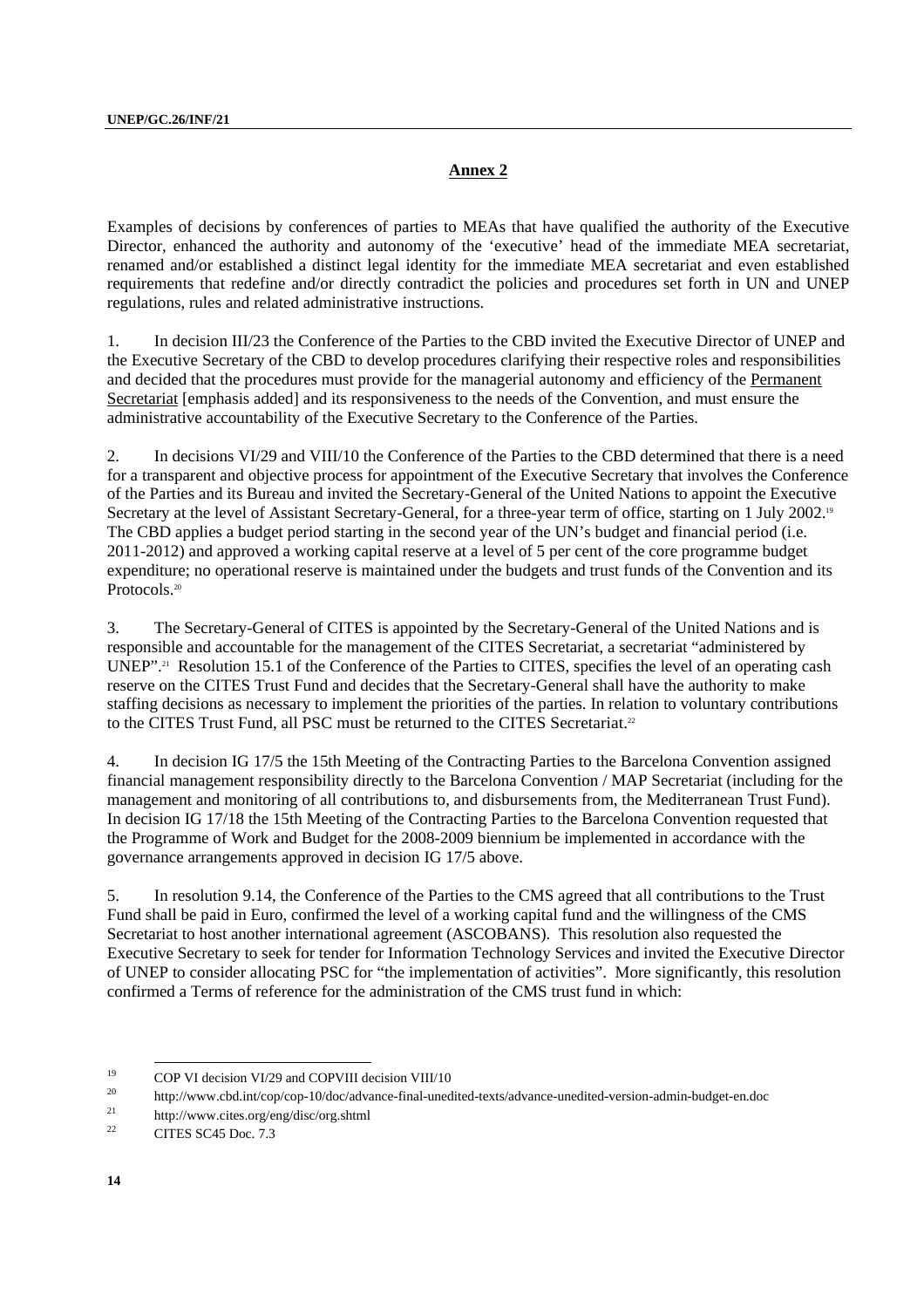- The financial period is defined as 3 calendar years beginning 1 January 2009 and ending 31 December 2011.
- The Executive Director is to "allocate to the CMS Trust Fund the programme support cost portion of funds received as voluntary contributions with a view to providing additional support for CMS Secretariat projects" – "based on the proposals of the Executive Secretary of CMS".
- The decision to extend the Trust Fund shall be decided by the Secretary-General of the United Nations.
- The budget, contributions and annual accounts are to be presented in Euro and the audited accounts for the financial period are also to be presented in Euro.

6. Similar arrangements are in place for the UNEP/CMS Secretariat-administered Agreement on the Conservation of Small Cetaceans of the Baltic and North Seas, Agreement on the Conservation of Populations of European Bats although in this latter instance the financial period is 4 years from 1 January 2011.23

7. In decision XXII/21 the Parties to the Montreal Protocol on Substances That Deplete the Ozone Layer requested the Executive Director to "explore any means to retain the current Executive Secretary" beyond his mandatory UN retirement date, including if necessary by upgrading this position to that of an Assistant Secretary-General authorizing "the use of budget line transfers of funds without increasing the size of the budget if such transfers are necessary to facilitate the extension".

\_\_\_\_\_\_\_\_\_\_\_\_\_\_\_\_\_\_\_\_\_\_\_

 <sup>23</sup> http://www.eurobats.org/documents/pdf/MoP6/record\_MoP6/MoP6.Record.Annex4-Res6.1-Budget.pdf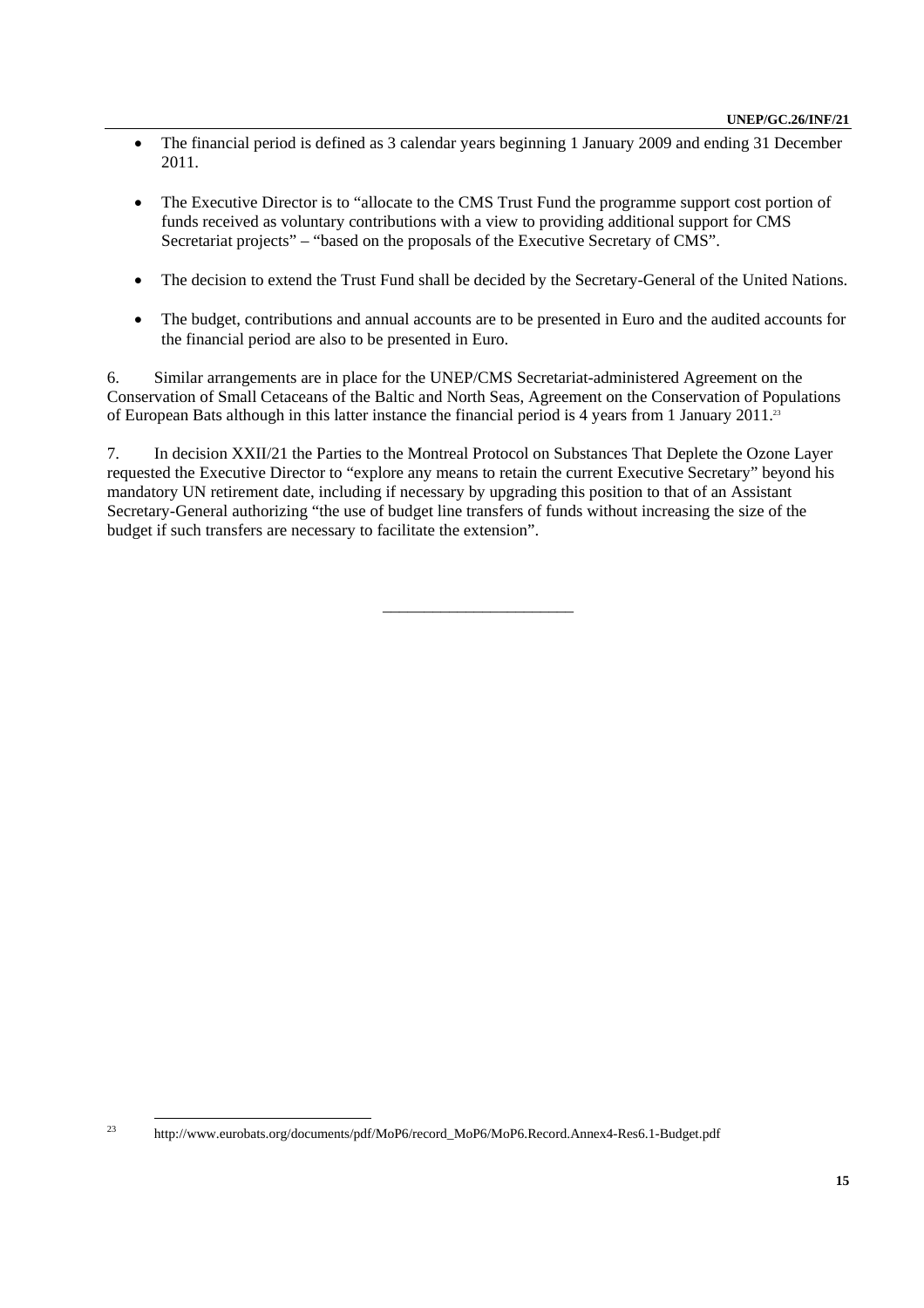

**UNEP**/GC.26/INF/21/Corr.1

Distr.: General 20 February 2010

English only



# **Governing Council of the United Nations Environment Programme**

**Twenty-sixth session of the Governing Council/ Global Ministerial Environment Forum**  Nairobi, 21–24 February 2011 Item 6 of the provisional agenda<sup>\*</sup> **Budget and programme of work for the biennium 2012–2013 and the Environment Fund and other budgetary matters** 

# **Evolution of the relationship between the United Nations Environment Programme and the multilateral environmental agreements that it administers**

**Note by the Executive Director** 

**Corrigendum** 

**1. Page 1** 

For the existing text *substitute* 

#### *Summary*

The annex to the present note explains the distribution and evolution of managerial and administrative authority in respect of multilateral environmental agreements administered by the United Nations Environment Programme (UNEP). It excludes the Multilateral Fund for the Implementation of the Montreal Protocol, an entity with which UNEP has a distinctly different relationship. It describes recent findings of the Board of Auditors and the Office of Legal Affairs pertaining to the expanded authority and autonomy of multilateral environmental agreements and their implications for UNEP. It also makes recommendations aimed at clarifying and strengthening accountability that have the potential to alter the relationship between UNEP and the agreements that it administers. The report is intended to initiate a wider discussion, including with the Governing Council and the conferences of the parties to these multilateral environmental agreements. It has been prepared in the light of consultations with the Committee of Permanent Representatives, the Office of Legal Affairs, the Department of Management and the United Nations Office at Nairobi. It is presented without formal editing.

\* UNEP/GC.26/1.

 $\overline{a}$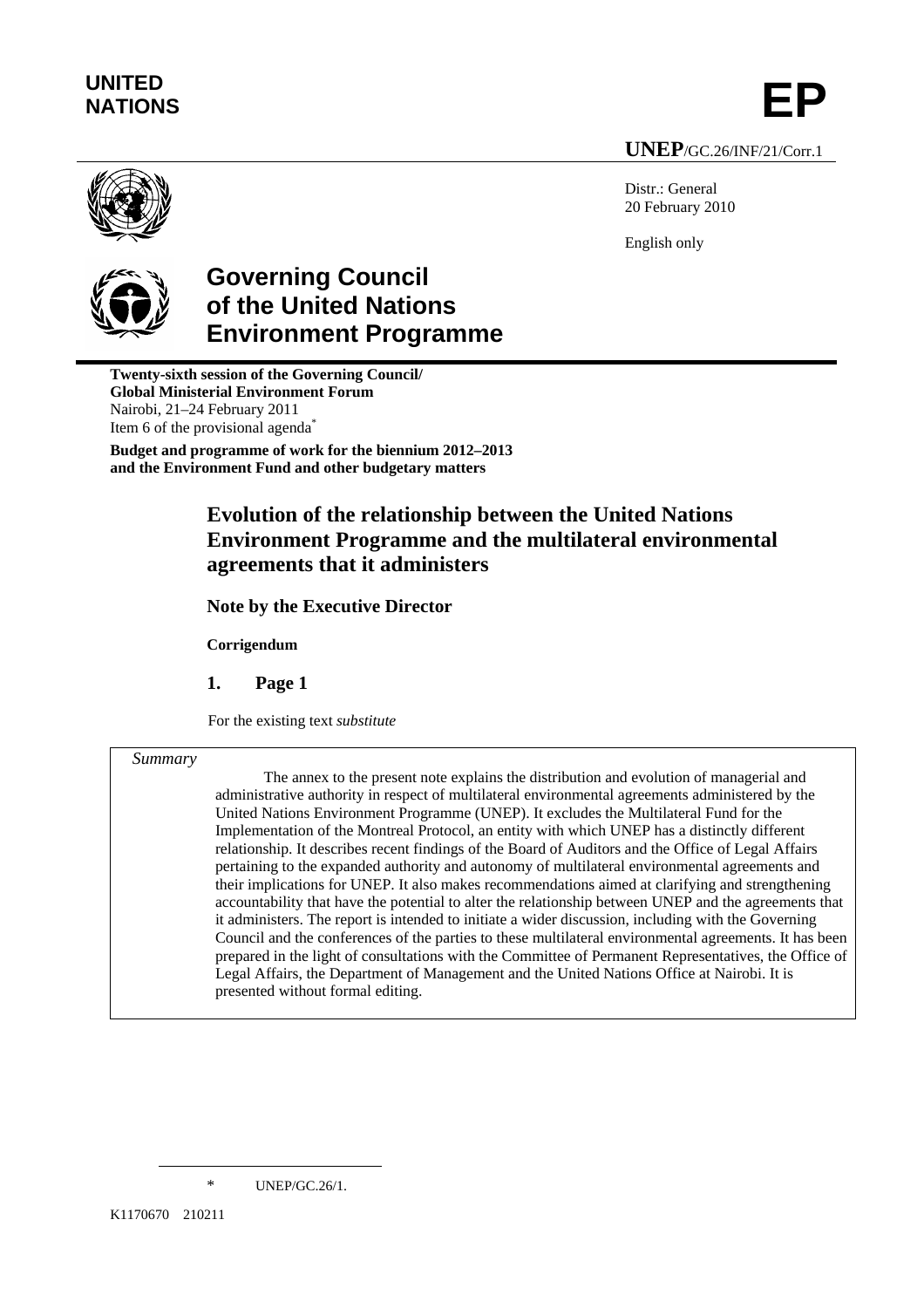## **2. Paragraph 5, eighth bullet point**

For the existing text, *substitute*

The regional seas conventions and action plans, including the Convention for the Protection and Development of the Marine Environment of the Wider Caribbean Region (the "Cartagena Convention"), the Convention for the Protection of the Marine Environment and the Coastal Region of the Mediterranean (the "Barcelona Convention"), Convention for the Protection, Management and Development of the Marine and Coastal Environment of the Western Indian Ocean (the "Nairobi Convention"), Northwest Pacific Action Plan (NOWPAP), Coordinating Body on the Seas of East Asia (COBSEA), and the Convention for Co-operation in the Protection and Development of the Marine and Coastal Environment of the West and Central African Region (the "Abidjan Convention").

## **3. Page 9, footnote 10**

*Delete* the footnote

### **4. Annex 1**

Replace annex 1 with the annex below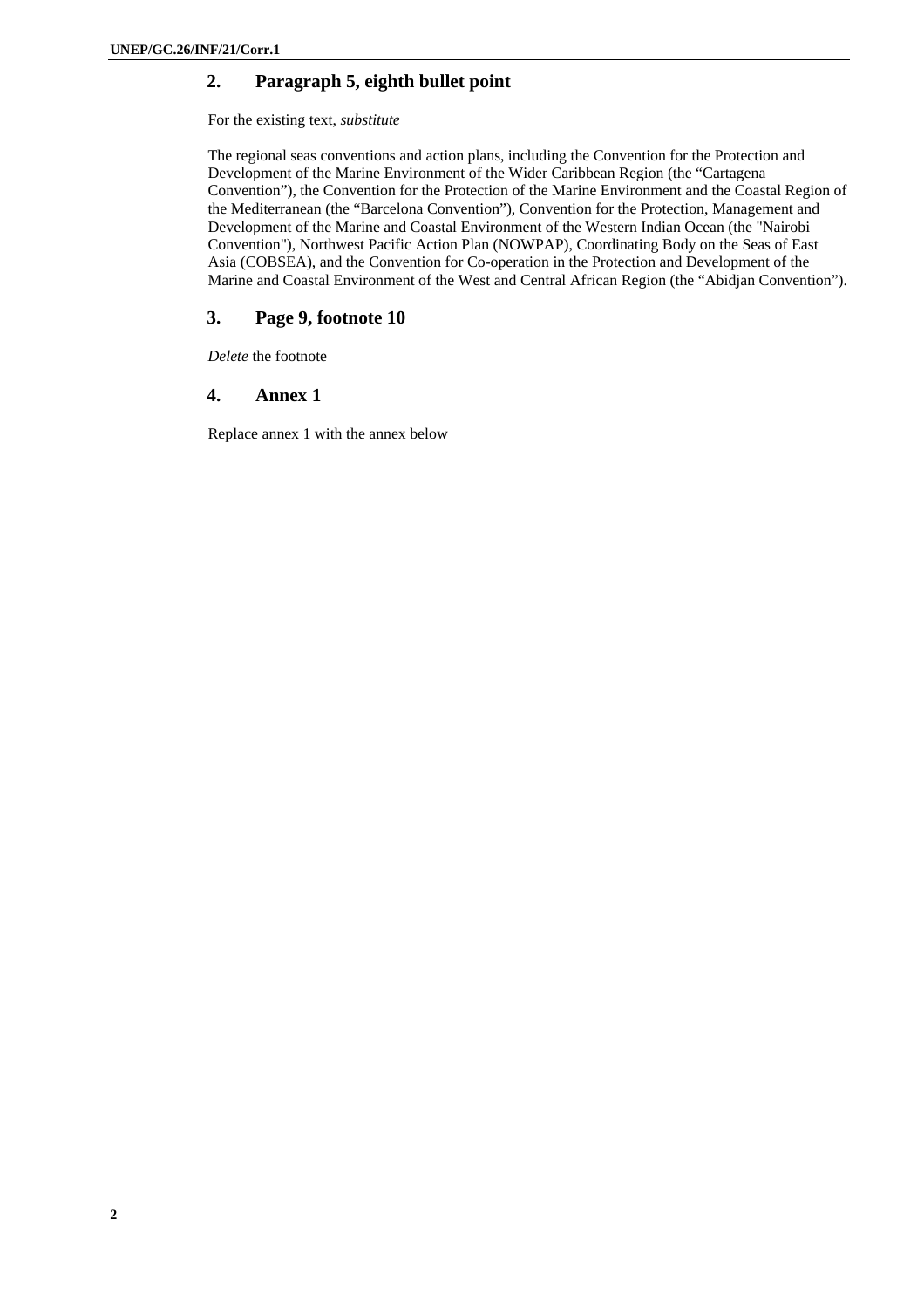### The allocation of Programme Support Costs (PSC) Resources between UNEP / UNON and MEA Secretariats

|                               |                                  | 2008-2009                   |                                     | Estimate 2010            |                                                    |                               |                                  |                             |                                     |                          |                                                   |                          |
|-------------------------------|----------------------------------|-----------------------------|-------------------------------------|--------------------------|----------------------------------------------------|-------------------------------|----------------------------------|-----------------------------|-------------------------------------|--------------------------|---------------------------------------------------|--------------------------|
| MEA                           | <b>Trust Fund</b><br>Expenditure | <b>PSC</b><br><b>Income</b> | <b>PSC</b><br>Expenditure in<br>MEA | % of Total<br><b>PSC</b> | <b>PSC</b><br>Retained<br>by UNEP /<br><b>UNON</b> | $%$ of<br>Total<br><b>PSC</b> | <b>Trust Fund</b><br>Expenditure | <b>PSC</b><br><b>Income</b> | <b>PSC</b><br>Expenditure in<br>MEA | % of Total<br><b>PSC</b> | <b>PSC</b><br>Retained by<br>UNEP/<br><b>UNON</b> | % of Total<br><b>PSC</b> |
| <b>SBC</b>                    | 9,007                            | 1,162                       | 834                                 | 72%                      | 328                                                | 28%                           | 6,622                            | 789                         | 436                                 | 55%                      | 353                                               | 45%                      |
| CBD                           | 35,118                           | 4,388                       | 2,727                               | 62%                      | 1,661                                              | 38%                           | 26,186                           | 2,965                       | 1,814                               | 61%                      | 1,151                                             | 39%                      |
| <b>CITES</b>                  | 14,199                           | 1,495                       | 1,072                               | 72%                      | 423                                                | 28%                           | 8,366                            | 800                         | 455                                 | 57%                      | 345                                               | 43%                      |
| <b>CMS</b>                    | 13,253                           | 1,655                       | 1,157                               | 70%                      | 498                                                | 30%                           | 7,084                            | 906                         | 657                                 | 73%                      | 249                                               | 27%                      |
| Rotterdam/Stockholm           | 21,278                           | 2,765                       | 1,250                               | 45%                      | 1,515                                              | 55%                           | 13,093                           | 1,630                       | 526                                 | 32%                      | 1,104                                             | 68%                      |
| <b>Vienna Convention</b>      | 11,027                           | 1,307                       | 430                                 | 33%                      | 877                                                | 67%                           | 5,341                            | 666                         | 218                                 | 33%                      | 448                                               | 67%                      |
| Regional seas<br>conventions* | 29,988                           | 3,546                       | 1,893                               | 53%                      | 1,653                                              | 47%                           | 12,449                           | 1,452                       | 1,985                               | 137%                     | (533)                                             | $-37%$                   |
| Total                         | 133,870                          | 16,318                      | 9,363                               | 58%                      | 6,955                                              | 42%                           | 79,141                           | 9,208                       | 6,091                               | 66%                      | 3,117                                             | 34%                      |

(in thousands of US dollars)

Preliminary figures for December 2010 as at 2 February 2011

\* In 2010 the trust fund balance of one of the regional seas conventions was adjusted by US\$ 1.013 million from PSC to offset prior year's over-expenditures.

Note: this annex shows income for 2010 as at 2 February 2011 and reflects an increase in 4th quarter performance that will be taken into account in the allocations for 2011.